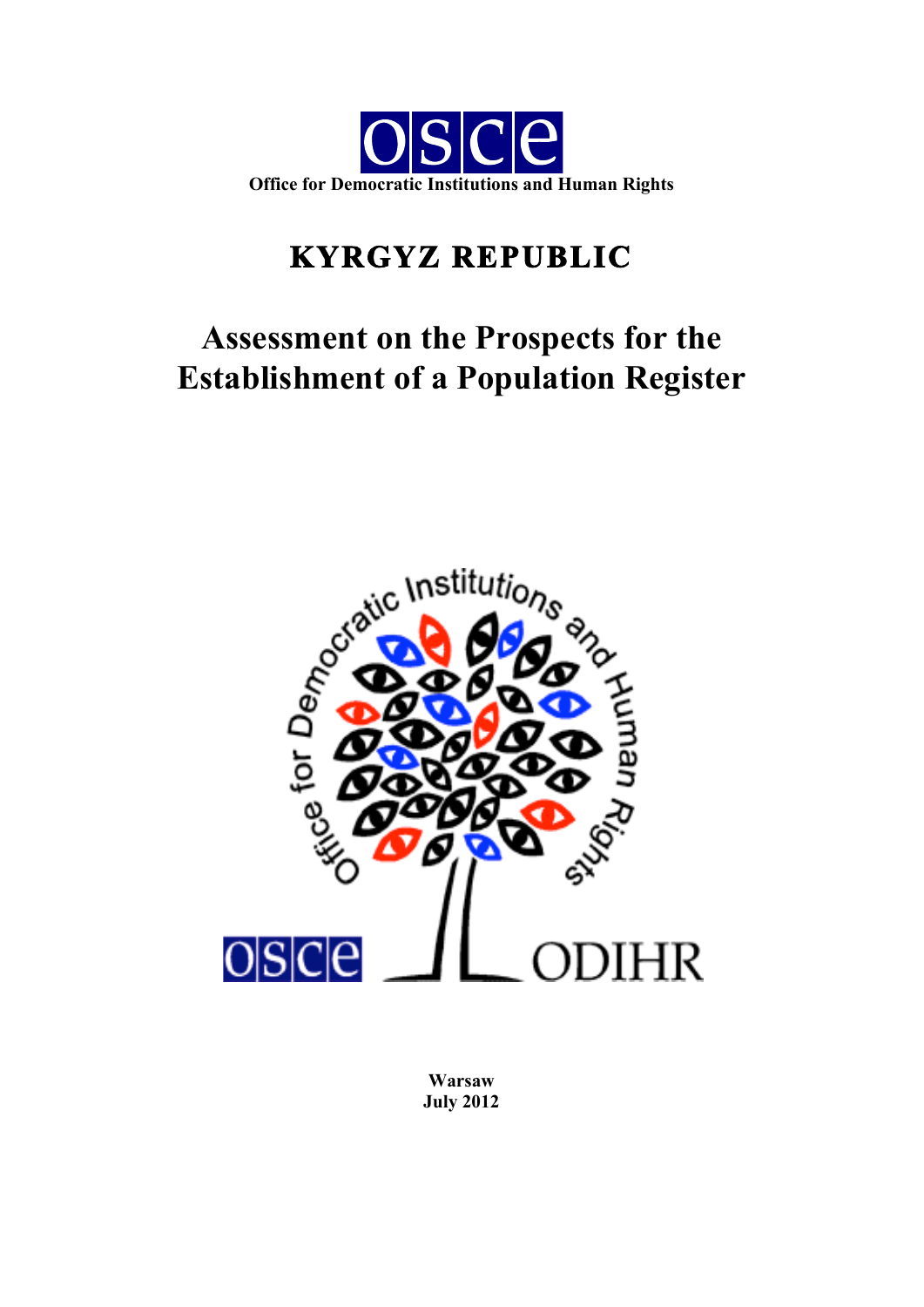## **TABLE OF CONTENTS**

| $\mathfrak{D}$          |                                                          |    |
|-------------------------|----------------------------------------------------------|----|
| 3                       | <b>RESPONSIBILITES AND OPERATIONAL CAPACITIES OF THE</b> |    |
|                         |                                                          |    |
|                         |                                                          |    |
|                         |                                                          |    |
| $\overline{\mathbf{4}}$ |                                                          |    |
|                         |                                                          |    |
|                         |                                                          |    |
|                         |                                                          |    |
|                         |                                                          |    |
|                         |                                                          |    |
|                         |                                                          |    |
| 5                       |                                                          | 22 |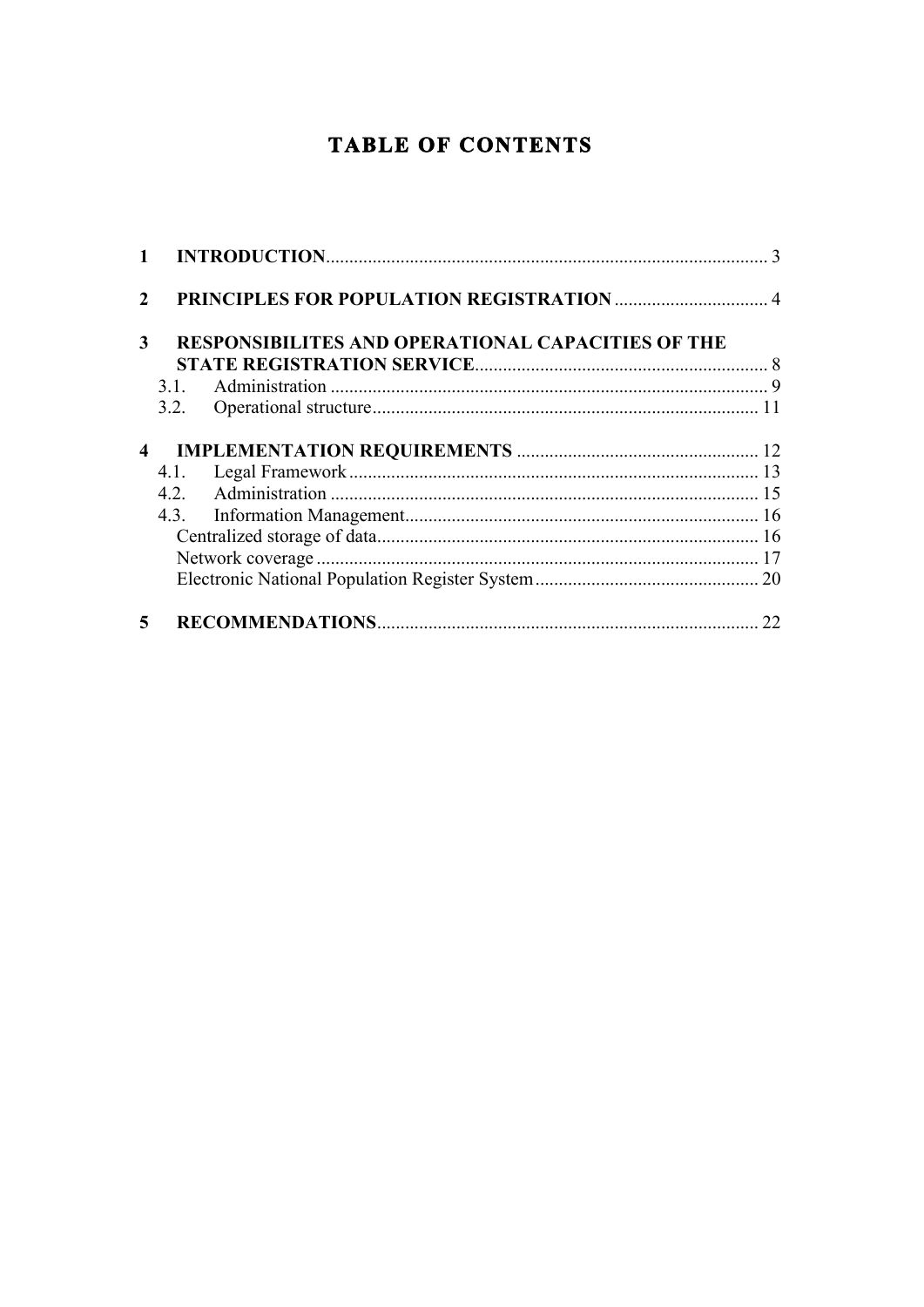#### **KYRGYZ REPUBLIC**

#### **ASSESSMENT ON THE PROSPECTS FOR ESTABLISHING OF POPULATION REGISTER**

#### **1 INTRODUCTION**

Following the request of 23 November 2011 from the State Registration Service of the Kyrgyz Republic (SRS) to provide assistance in the establishment of a state-wide population register, the OSCE Office for Democratic Institutions and Human Rights (OSCE ODIHR) visited the Kyrgyz Republic from 6 to 7 December 2011. The OSCE ODIHR expert team comprised Mr. Zoran Dokovic, OSCE ODIHR Migration/Freedom of Movement Adviser, and Mr. Frank Nan, ODIHR's external population registration expert. In a meeting with SRS officials, an agreement was reached on a joint work plan for an assessment of the requirements for the establishment of a computerized population registration system as part of ongoing population registration reforms in the Kyrgyz Republic.

In line with the agreed work plan, an OSCE ODIHR external expert visited Bishkek from 12 to 17 March 2012 and from 9 to 14 April March 2012, to conduct an assessment of the population registration framework, including a range of meetings with stakeholders in the registration process.

During the assessment, the SRS conveyed to the ODIHR expert their commitment to undertake key measures to implement a state-wide population register. In light of these efforts, the SRS informed the ODIHR expert that they intended to include the establishment of a fully computerized population register as part of a forthcoming tender for the production of biometric passports. The required equipment on the central and local levels for the population registration system would become an integral part of bidders' proposals.

The SRS informed the expert that, as part of a forthcoming tender, bidders will be invited to propose an appropriate solution for the implementation of a computerized population register, and the SRS will decide - upon review of the bids - which proposal best suits the circumstances of the Kyrgyz Republic.<sup>1</sup>.

For the purpose of the assessment, the SRS provided the expert with relevant legislation that governs the registration process and written background information on existing operational arrangements to conduct registration at the local level and process information at the central level. As part of the assessment, the expert looked into the administrative set-up of registration services, the population registration legal framework, available resources for electronic information processing, the enforcement of legal obligations, and the overall functioning of the population registration process. The information provided by the SRS in these areas determined the identification of existing gaps and the assessment of what measures are still required.

 

<sup>1</sup> Given the confidentiality of the process, the expert was not given insight into the content of the documentation for the tender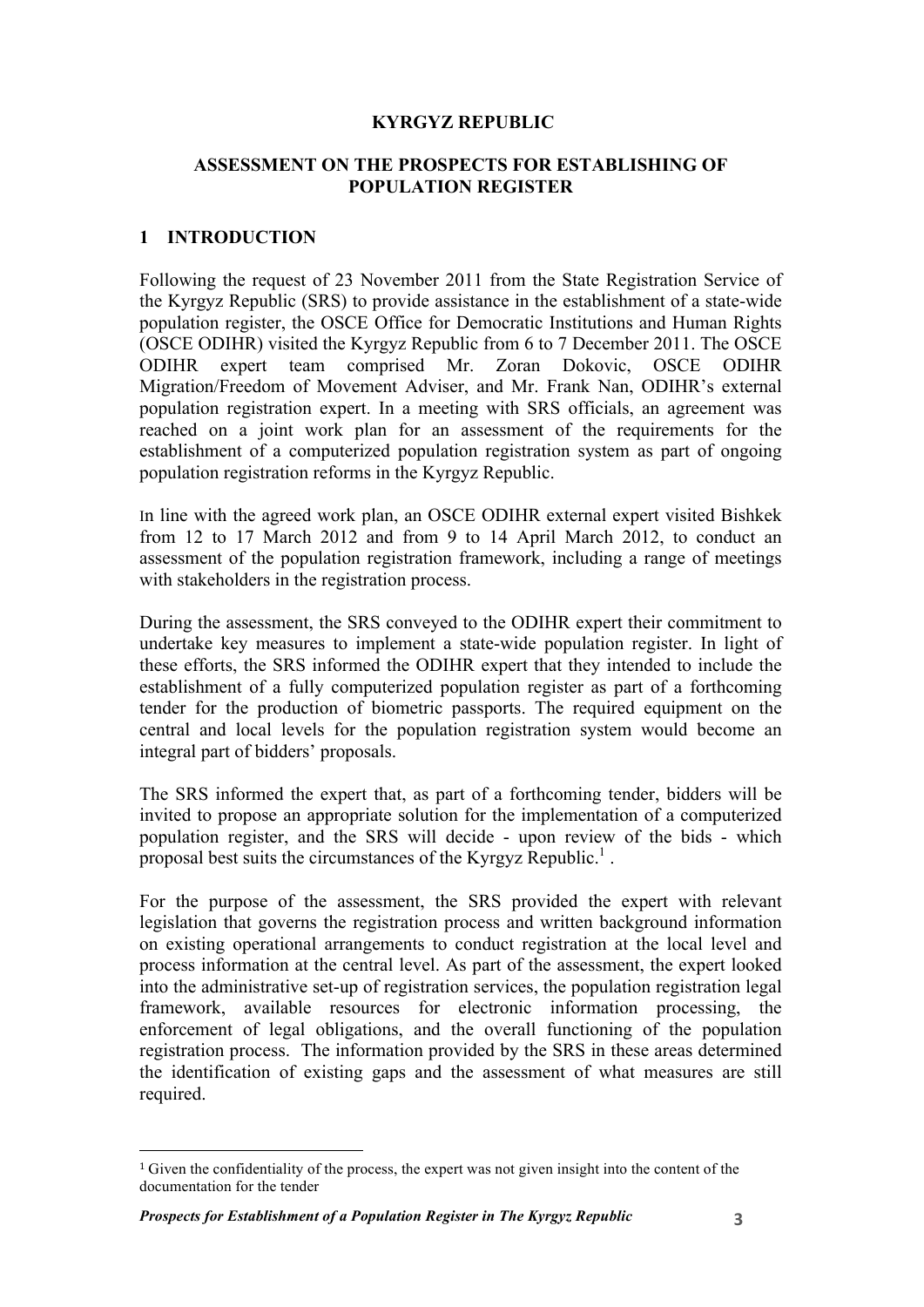This report focuses on the current situation and the improvements necessary to create a population registration system in the Kyrgyz Republic, along with recommendations for the SRS to assist it in its implementation. The report elaborates, in particular:

- objectives and principles that need to be taken into account for the implementation of a functioning computerized population registration system;
- the SRS organizational setup, legal framework, information management and operations;
- implementation requirements for the functioning of a computerized population registration system;
- recommendations to the Kyrgyz Republic government and the SRS on requirements for consideration in deciding on received tender proposals for a biometric passport/population registration system;

The OSCE ODIHR is grateful to the SRS for the invitation and the opportunity to contribute to this assessment. It is also thankful to the SRS for its support in organizing the expert's visit, and making of its staff available for discussions. Finally, the OSCE ODIHR would like to thank all other Kyrgyz institutions and individuals who were available to provide their insights and information for the assessment.

## **2 PRINCIPLES FOR POPULATION REGISTRATION**

A Population Register is a system that stores records of personal information of all citizens and non-citizens residing on the territory of a state that meet the requirement for registration as set out in the relevant legal framework. The data stored in the Population Register is registered in a unique, uniform and transparent way, based on documentary evidence certifying vital life events. Registration is unique and uniform in determining *what kind* of information is stored and *how* information is stored in the population register, and transparent in a manner that ensures citizens' trust in the state's handling of their personal data. Multiple uses of stored personal data by other institutions ensure that all public administration institutions perform their tasks using the same information coming from the population register.

A population register provides benefits to the entire state public administration by allowing it access to legally valid personal information required to improve services and provide quality products to citizens in all policy areas, i.e., health, labour, justice, education, welfare, property ownership, driver licenses and emergency services. In return, citizens are provided with quicker and better-quality services.

In order to establish a population register that delivers these benefits, it is important to introduce the following objectives and principles, which are considered common practice in most countries with a functioning electronic population registration system:

Two main objectives should be achieved to run an efficient population register. First, it requires that for each individual residing on the territory there should be only one file in the register containing his/her personal information: "*one person-one file."*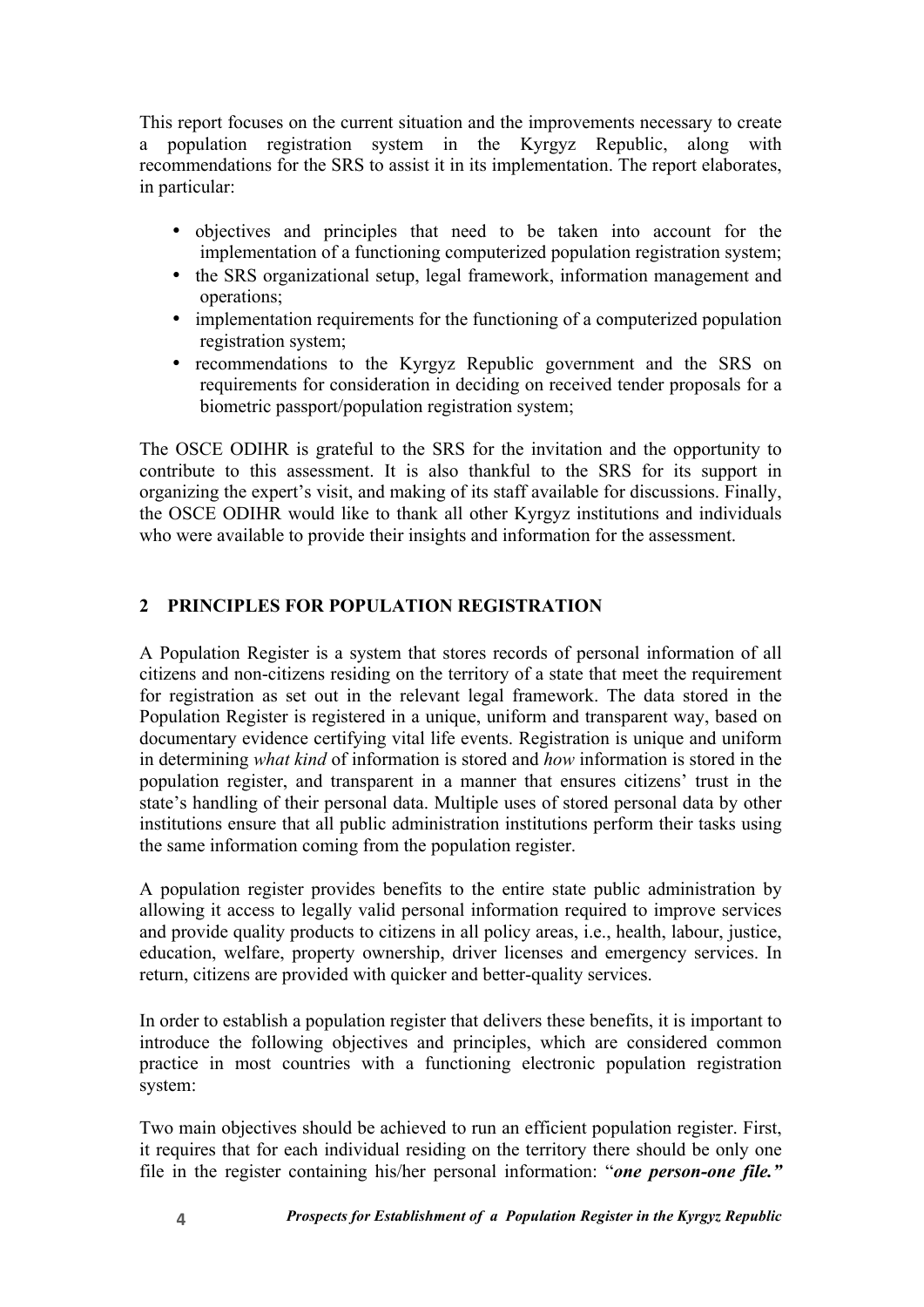Secondly, for the purpose of providing access to the data for individuals and other institutions, it is necessary to create conditions for the subsequent multiple use of registered data by electronic means: "*register once - multiple use of information"*.

Establishing the first objective for running an efficient population register should ensure that a person is only registered once in the register, and any duplication of data should be prevented. Once the "*one person, one file"* objective is ensured, only then does the second objective, "*register once - multiple use of information",* become important. The use of personal information stored in a population register by public institutions (as defined by law) should ensure optimal use of personal data within the public administration and within the framework of data protection and other legal safeguards. The first objective ensures data quality; the second objective ensures the proper use of data by all public institutions, thus leading to an improvement in state services.

A centralized population register requires the adherence to, among others, the following main principles:

• *Based on a chosen administrative division (and territorial bodies), personal information is collected, verified and registered at the level of the local authorities*

Registered information is communicated electronically to and maintained at the central level. The local level is responsible and accountable for the collection, verification and registration of citizens. The maintenance of registered data, or the responsibility and accountability for the data quality of the population registration system, is done at the central level.

• *Registration and maintenance of data is based on a sound legal framework.*

A population registration system must be based on well developed laws, bylaws, instructions and procedures.

• *Uniform registration should provide that registration is performed in the same way by every local office, ideally based on a computerized system.*

Uniformity in collecting, verifying and registering citizens' civil status data at the local level is essential to ensuring data accuracy. This means that clear procedures for the registration of place of residence and civil status events should be in place. Relevant local authorities need to be trained on the registration procedures and to apply them in a uniform manner. The uniformity of the population registration data collection, updating, verification and registration procedures should be validated by a software platform that runs the Population Register. Uniformity will be controlled by means of system logfiles and audit trails, based on performance indicators presented through regular information updates to the management of the Population Register.

• *The registration of a person is comprised of a comprehensive set of data.*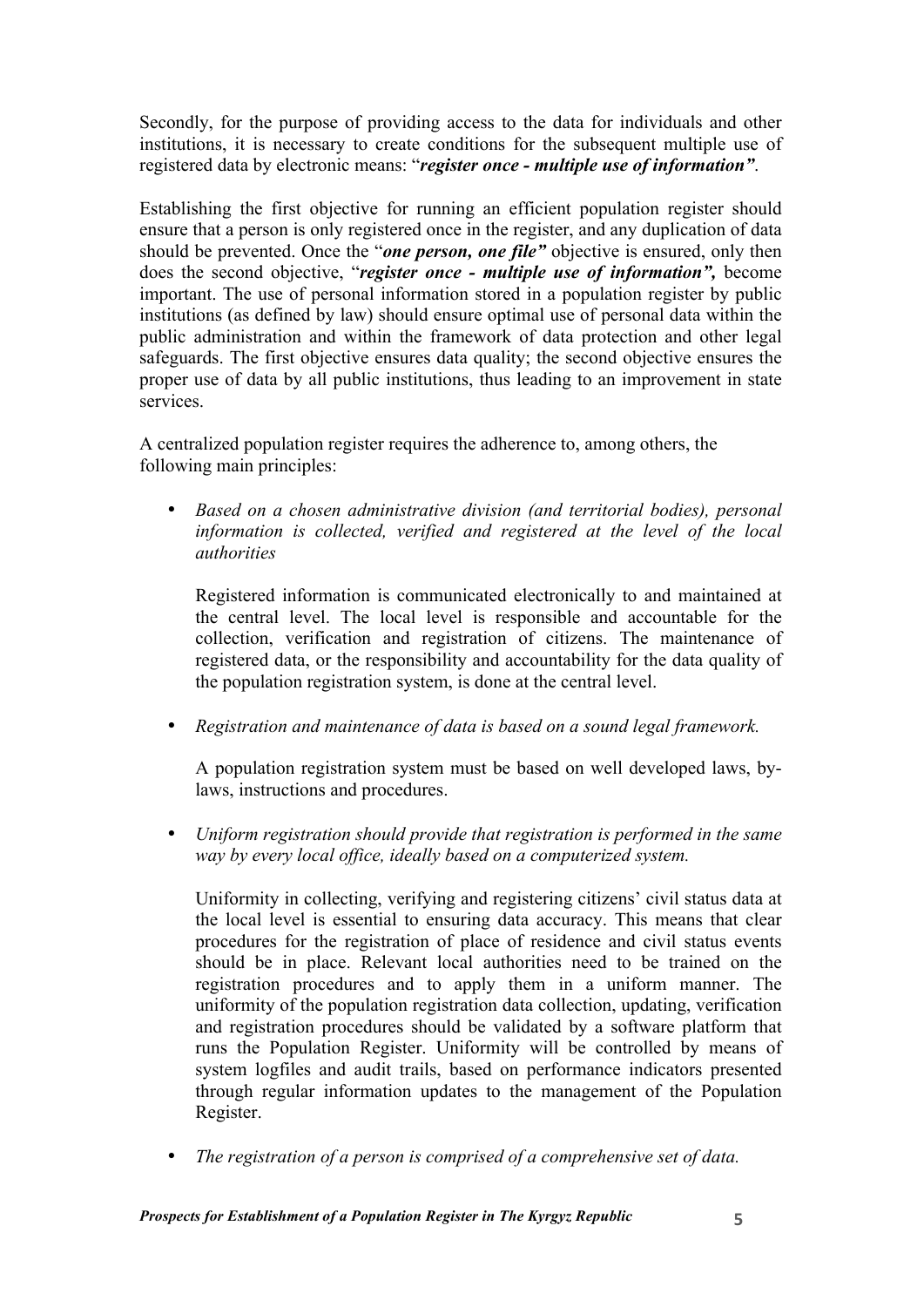In order to create conditions for the registration of vital life events in a person's life cycle, every person is represented by a personal file in the population register. Each file is composed of relevant data divided into a number of categories. The number of categories depends on the choice made as to which type of information will be registered. A category can contain only current data or current and historical data. The following figure illustrates a possible layout for a personal file.

|                      | <b>Categories</b>                                                                                                                                                                                       |  |
|----------------------|---------------------------------------------------------------------------------------------------------------------------------------------------------------------------------------------------------|--|
| <b>Personal File</b> | 01 Person<br>02 Father<br>03 Mother<br>04 Nationality<br>05 Marriage<br>06 Death<br>07 Registration date<br>08 Place of residence<br>09 Children<br><b>10 Travel document</b><br>11 Entitlement to vote |  |

Some categories should be mandatory components of personal file. The categories with an adjacent "1" in the layout above are considered to be mandatory. Population register includes a personal file of the person (*category 01*) who fulfils the condition for registration. The inclusion date of a personal file in population registration is referred to as registration date (*category 07*). One of the conditions attached to registration is that the person should be associated with an address of residence. While persons have two parents, inclusion of the father (*category 02*) can be optional but the mother (*category 03*) is mandatory. This is also valid for persons who have one parent in a legal

Some categories of personal information in the population register should be mandatory components of a personal file. The categories with an adjacent '1' in the figure above are considered mandatory. The population register includes a personal file of the person (category 01), which fulfils the criteria for registration. The date of inclusion of the information in a personal file is referred to as the Registration date (category 07). For the information in the personal file to be complete, the file should store the address where a person resides. Generally, a person will have information on both parents within his/her registration data. However the inclusion of the father (category 02) can be optional, while that of the mother (category 03) is mandatory, which is also valid for those persons who have one legal guardian. The other categories are not mandatory. For instance, personal files of individuals without children do not include category 09 (*children*). Some categories of vital life events data may have more than one entry. For instance a person may have more than one child, may remarry more than once, and may obtain more than one passport during his/her lifetime.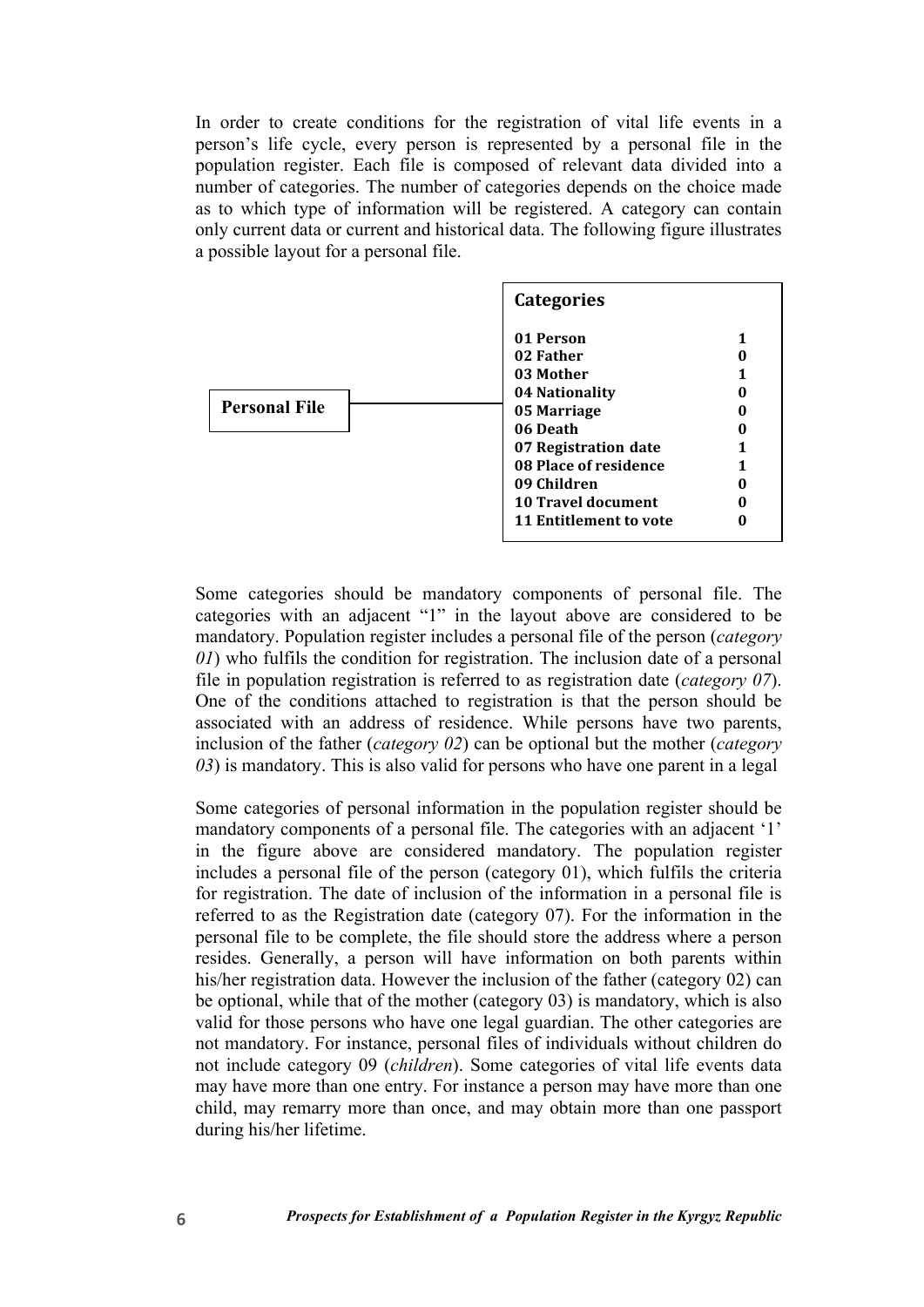• *Data stored in the population register consists of complete, correct and up-todate data, as well as historical data (historical data is created by the system automatically after every update of personal data).*

The data in the Population Register should be complete (all citizens and resident non-citizens should be registered), correct (registered data without misspellings, etc.) and up-to-date (reflecting the persons current civil status and residence).

• *The registration of a person should provide the person with a legal identity.*

Complete, correct and up-to-date data in the Population Register should contain legally valid data for the citizen establishing their legal identity before the state. Therefore, registered personal data need to accurately reflect a person's unique civil status and the person's place of residence (address).

• *Upon birth-registration by local authorities, the Personal Identification Number (PIN) is automatically issued by the population registration system.*

The citizen's PIN represents the unique personal identifier, which is required to make an unambiguous identification of a person in the population register when providing services; Birth registration should automatically lead to the issuance of a PIN by the population registration system according to the same algorithm now in use by the Kyrgyz Social Fund.

• *Registration authorities should be trained regularly on the legal framework and the operation of the computerized population-registration system.* 

To maintain the uniformity of registration data, as well as data accuracy, it is essential that registration authorities are regularly trained on populationregistration legislation, instructions and procedures, as well as on the computerized platform that is running the population register.

• *Data accuracy should be safeguarded by procedures and enforced through a cycle of systematic and continuous audits.*

To further ensure data accuracy, legal obligations and registration processes at the local level, a system for regular auditing of local offices should be put in place.

• *Other public institutions are granted access to personal information in the population register, provided that those institutions are authorized to do so by law.*

If the data accuracy of a population register is sufficiently ensured through staff training, uniform registration and audited processes, then the civil status data can be distributed to authorized third parties for the purpose of providing services.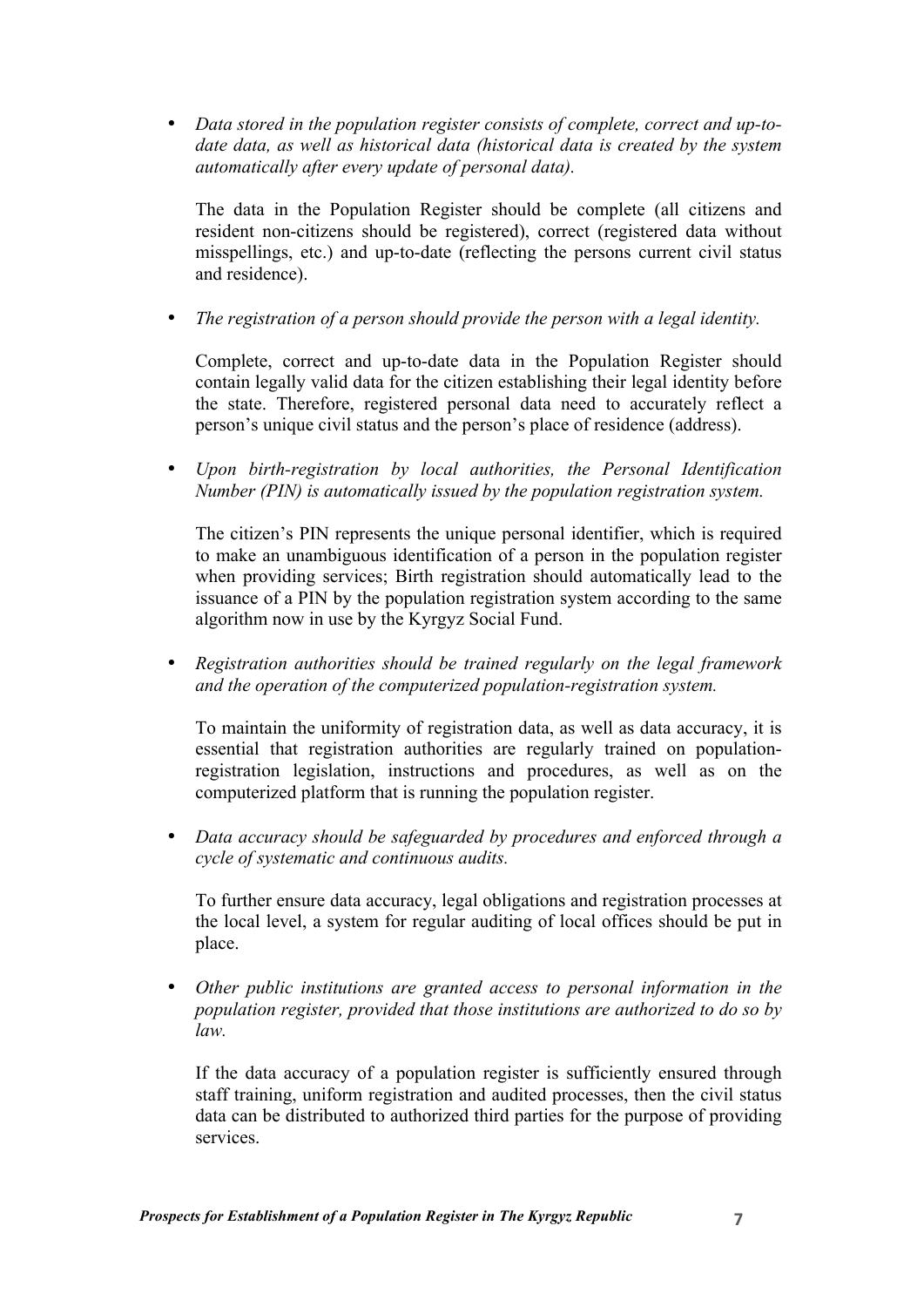• *Products (such as passports, ID-cards, certificates, voter lists and statistics) will only be produced on the basis of information stored in the population register.*

Services provided by the state that require the use of personal data for the production of passports, ID-cards, certificates, voter lists, and statistics should make mandatory use of personal identity data stored only in the Population Register.

Next to the objectives and principles of population registration, proper planning needs to precede the implementation of the register. In that context, it is essential that the following are clearly set out:

- A vision on the future of Population Registration (What is our goal?)
- An implementation plan (What is the roadmap towards the goal?)
- Clear roles and responsibilities on implementation (Who will be involved?)<br>• Understanding the nower of information i.e. how to achieve and maintain-
- Understanding the power of information, i.e., how to achieve and maintain data quality, how to establish data protection and how to raise awareness among the general public. (How to manage and maintain)

#### **3 RESPONSIBILITES AND OPERATIONAL CAPACITIES OF THE STATE REGISTRATION SERVICE**

The State Registration Service was established by a Governmental Decree<sup>2</sup> of 17 November 2009, which merged authorities previously delegated to various ministries under the SRS. These include the Passport Desk at the MoI and its district divisions, as well as the Department for Registration of Civil Status Acts of the Ministry of Justice, the State Agency for Information Resources and Technologies and the State Agency for Registration of Immovable Properties.

The SRS is responsible for fulfilling the following registration tasks:

- Registration of the population of the Kyrgyz Republic
- Registration of civil status acts
- Registration of real estate rights and maintenance of the Land Cadastre<br>• Registration of vehicles licensed drivers and nower of attorneys issue
- Registration of vehicles, licensed drivers and power of attorneys issued that provide the right to drive and dispose of the vehicle
- Keeping the State Archive

 

The SRS has the following goals to be achieved related to population registration:

- Provision of quality services to the population on population registration, civil status registration, vehicle registration, driver license registration, immovable property and cadastre registration
- Establishing a functioning Population Registration system
- Establishing of 'single window' service points

<sup>2</sup> Decree of the Government of the Kyrgyz Republic No 708 of 17 Nov 2009 On the Approval of the Regulation of the State Registration Service under the Government of the Kyrgyz Republic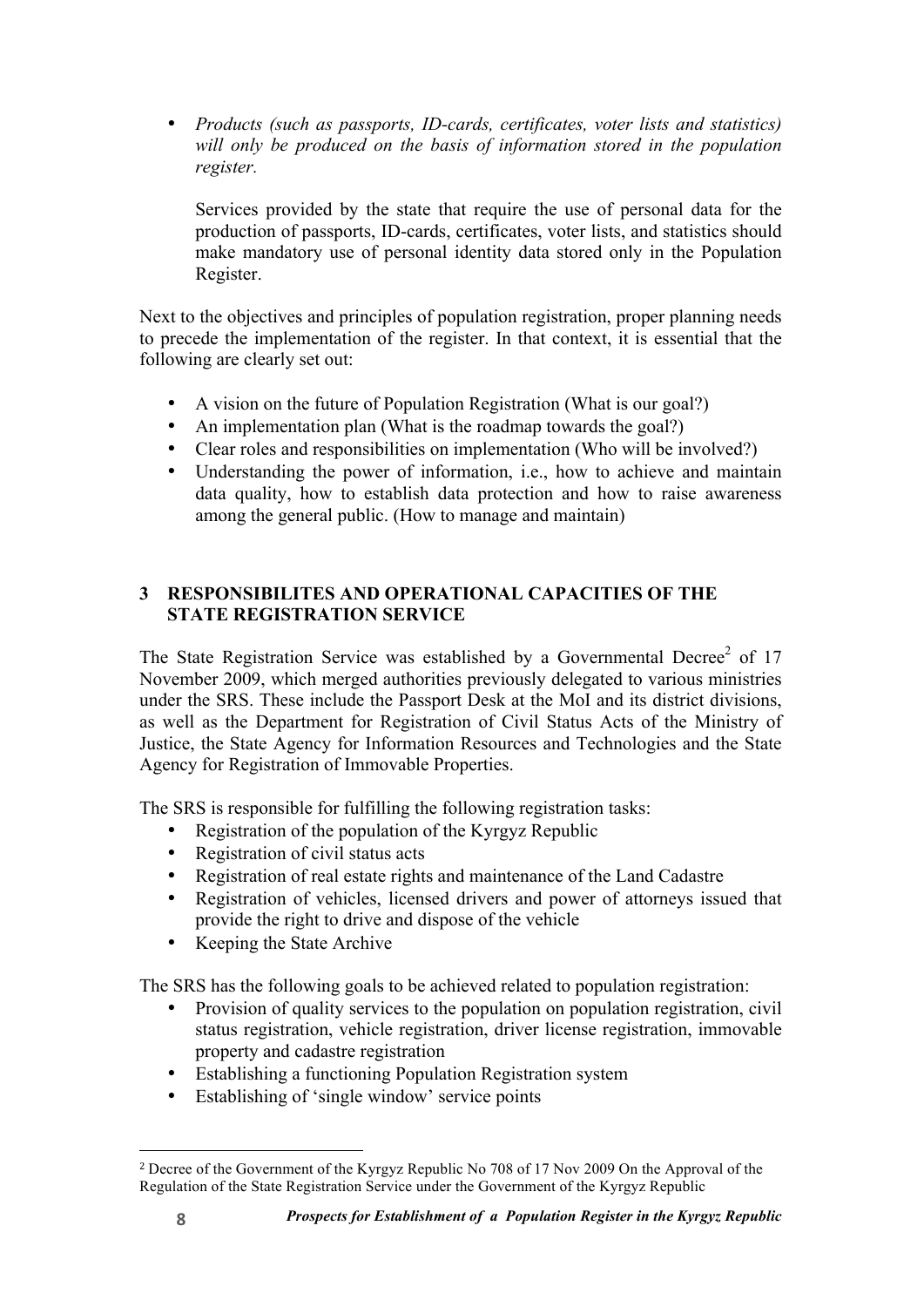• Establishing data-sharing through distribution of personal data to public (private) institutions in accordance with the law.

## **3.1. Administration**

The SRS structure contains the following departments:

| <b>Department for Civil</b><br><b>Status Act Registration-</b><br>DCSAR | - responsible for civil status act registration in all 60<br>local offices and 519 Local Government Bodies                              |
|-------------------------------------------------------------------------|-----------------------------------------------------------------------------------------------------------------------------------------|
| Department for<br><b>Registration of</b><br>Population                  | - responsible the issuance of passports and place of<br>residence registration                                                          |
| Department for<br>Registration of Real<br><b>Estate and Cadastre</b>    | - responsible for the registration of immovable property,<br>land management and the address register                                   |
| <b>Department for Driver</b><br>Licenses and Vehicle<br>Registration    | - responsible for the application and issuance of driver<br>licenses and vehicle registration                                           |
| Department for<br><b>Informational</b><br>Resources and<br>Technology   | - responsible the maintaining of IT systems in use by the<br>SRS.                                                                       |
| <i>InfoCom</i>                                                          | State Enterprise for IT that supports the SRS on IT<br>management and system development, on the<br>instructions of the SRS management. |

All SRS departments require access to personal data for the registration of civil acts, application for passports, application for driver licenses, vehicle ownership and property ownership, or in maintaining the registration system. It is clear that, although the SRS was established more than 2.5 years ago, there is a need to establish the SRS as a coherent agency that provides services and products. Yet, at present, the SRS appears to operate as a group of fairly independent departments with a history of operating as independent institutions or as part of a ministry before the SRS was created.

This is reflected, partly, in significant overhead and financial inefficiency at the SRS which is represented at the local level by 233 local offices with their accompanied staff, where, in many local communities, the SRS maintains separate offices for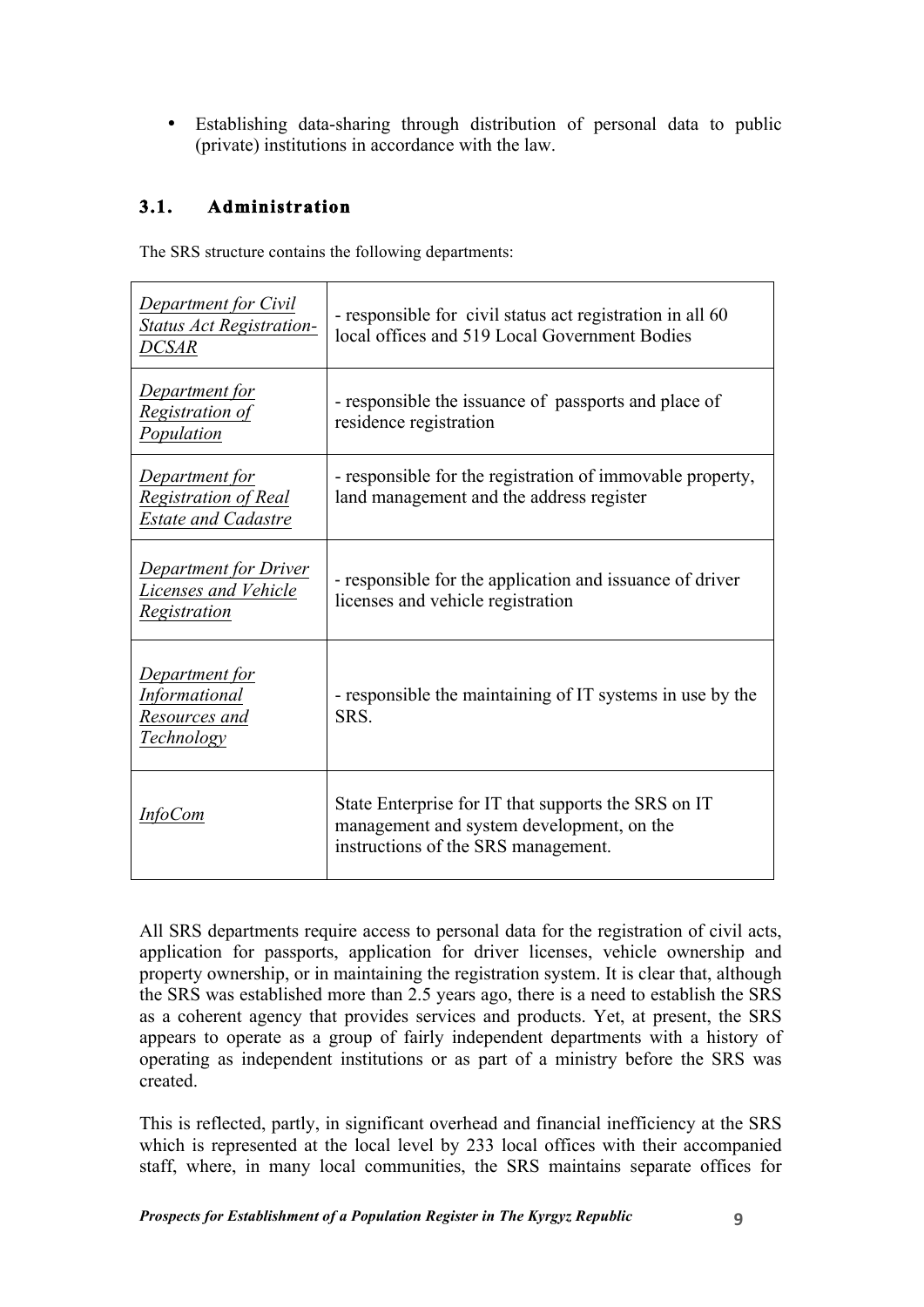different types of services. This has consequences for future procurement requirements in terms of providing for a data transfer network, technical equipment and office premises maintenance. The SRS intends to establish "one-window-shops", a goal which is a valid choice that should lead to cuts in the number of registration offices (buildings), by uniting civil status acts and residency registration, driver license and vehicle registration in one building. The Registration of Real Estate represents a different service, as it primarily deals with immovable property and cadastre/land management issues. This service is almost entirely financially supported by the World Bank.

In addition, both the Department for Driver Licenses/Vehicle Registration and the Department for Registration of Real Estate are seeking the status of state enterprises. This could lead to an unusual construction, where two departments within the SRS are, in fact, independent structures with their own financial management and, thus, not contributing to the overall functioning and financial management of the SRS. From the organizational point of view, to function properly, the SRS should be in a position to exercise sufficient managerial authority over all of its organizational units.

| <b>Department</b>                                                    | <b>Offices</b>                                                                                                           | <b>Service</b>                                                                                                                 | <b>Products</b>                                                                | <b>System</b>                                                                                         |
|----------------------------------------------------------------------|--------------------------------------------------------------------------------------------------------------------------|--------------------------------------------------------------------------------------------------------------------------------|--------------------------------------------------------------------------------|-------------------------------------------------------------------------------------------------------|
| Department<br>for Civil<br>Status Act<br>Registration                | 60 CSAR Local<br>Offices<br>37 Hospitals<br>$\blacksquare$<br>519 Local<br>$\blacksquare$<br>Government<br><b>Bodies</b> | Population<br>$\blacksquare$<br>Registration                                                                                   | Certificates<br>L.<br>Archives<br>$\blacksquare$                               | De-centralized<br>$\overline{a}$<br>Manual<br>L,<br>System                                            |
| Department<br>for<br>Registration<br>of Population                   | 63 Application<br>$\blacksquare$<br>Offices<br>36 Application<br>Points                                                  | Production of<br>$\blacksquare$<br><b>ID</b><br>Documents<br>Residence<br>$\blacksquare$<br>Registration.                      | <b>ID</b> Documents<br>ä,<br>Residence<br>$\blacksquare$<br>Permits            | Local Manual<br>L,<br>Central<br>System                                                               |
| Department<br>for<br>Registration<br>of Real Estate<br>and Cadastre  | 49 Registration<br>$\bar{a}$<br>Offices                                                                                  | Property<br>$\frac{1}{2}$<br>Registration<br>Address<br>$\blacksquare$<br>Registration<br>Land<br>$\blacksquare$<br>Management | Ownership<br>$\blacksquare$<br>Documents<br>Addresses<br>$\blacksquare$        | Central system<br>$\blacksquare$<br>(Support by<br>$\blacksquare$<br>the World<br>Bank)               |
| Department<br>for Driver<br>Licenses and<br>Vehicle<br>Registration  | 25 Registration<br>$\sim$<br>Offices                                                                                     | Driver<br>$\blacksquare$<br>Licenses<br>Vehicle<br>$\blacksquare$<br>Registration                                              | Driver<br>$\blacksquare$<br>Licenses<br>Vehicle<br>$\blacksquare$<br>Documents | Local Manual<br>$\blacksquare$<br>Central<br>$\blacksquare$<br>System<br>(outdated)<br>$\blacksquare$ |
| Department<br>for<br>Informational<br>Resources<br>and<br>Technology | N/A<br>$\mathbf{r}$                                                                                                      | <b>Systems</b><br>$\blacksquare$<br>Maintenance<br>Application<br>$\blacksquare$<br>Development                                | Functioning<br>$\blacksquare$<br>Systems<br>Applications                       | N/A<br>L,                                                                                             |

*Organizational structure of the SRS*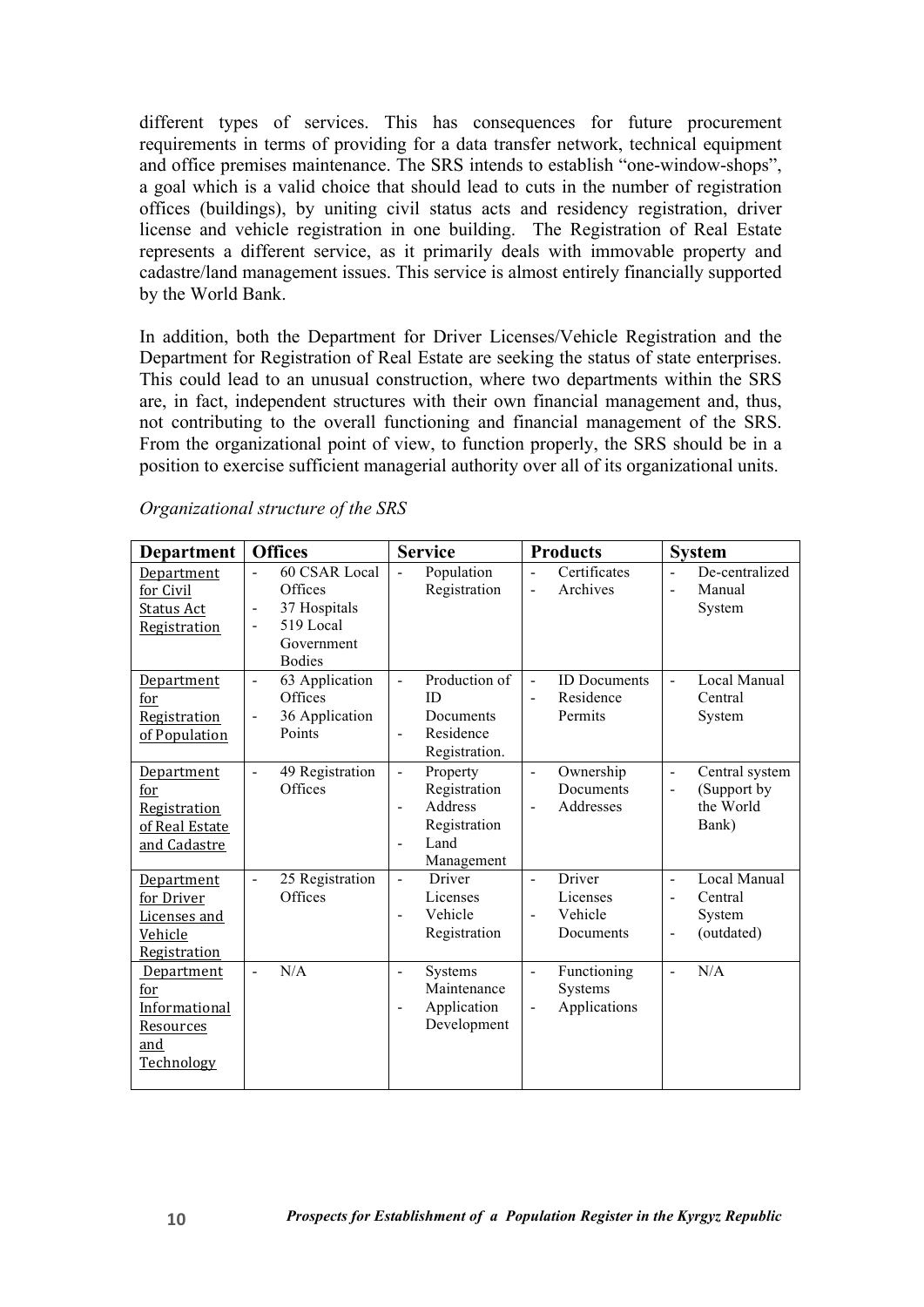## **3.2. Operational structure**

In the absence of a computerized central database, population registration, at the moment, is entirely paper-based and manually managed. Currently, civil status events, as well as residency, are only recorded in registrar books. Sharing of registered information within the public administration system is not as fast as it would be if information were shared electronically. This, in turn, has consequences for the quality of services state institutions provide to citizens. For instance, to obtain travel documents, a person needs to visit several local offices, and often travel significant distances, in order to obtain certificates of proof of identity and registered residency. These documents are then submitted together with an application for travel documents. In a computerized environment, when a person applies for a travel document, personal information can be obtained electronically from the population register, regardless of the location where this information was originally registered.

#### *Civil Status Registration*

The Department of Civil Status Act Registration (DCSAR) has 60 local offices (CSARs) that handle registration of seven civil status events (birth, marriage, divorce, adoption, established paternity, name change and death). Within these 60 offices there are 37 offices that have their "branch" in a hospital for birth registration only. This is considered a service for citizens who do not have to go to the CSAR office but can get the birth certificate handed out by an employee of the CSAR. Furthermore, there are 519 local government bodies that register 4 types of civil status events: birth, marriage, established paternity and death.

The assessment of the civil status registration process highlights several aspects of the process that could benefit from further improvement:

- The registration of civil status acts is currently a complex and time-consuming process that requires the completion of several forms in different registration books. The introduction of a computerized system, where data is registered locally and maintained at the central level, would create the basis to provide registration services that are quicker for citizens and less time-consuming for registration staff. In addition, the management of large volumes of data at the central level is much easier to achieve with a computerized registration system. At the moment, this is not the case, which makes controlling the accuracy of civil status registration difficult.
- The enforcement of the Law of Registration of Civil Acts is the key to establishing uniformity in registration. Although procedures appear to be well known and followed by the offices, the large number of local offices makes it almost impossible for the central level to enforce uniformity in registration, as local offices make their own decisions. A systemized way of registration obtained through a computerized system would make uniformity easier to enforce by means of log files and audit trails.
- The registration of citizens residing abroad is a problem that requires further attention. At present, Kyrgyz authorities do not have precise figures as to how many of their citizens live abroad. This requires a clear registration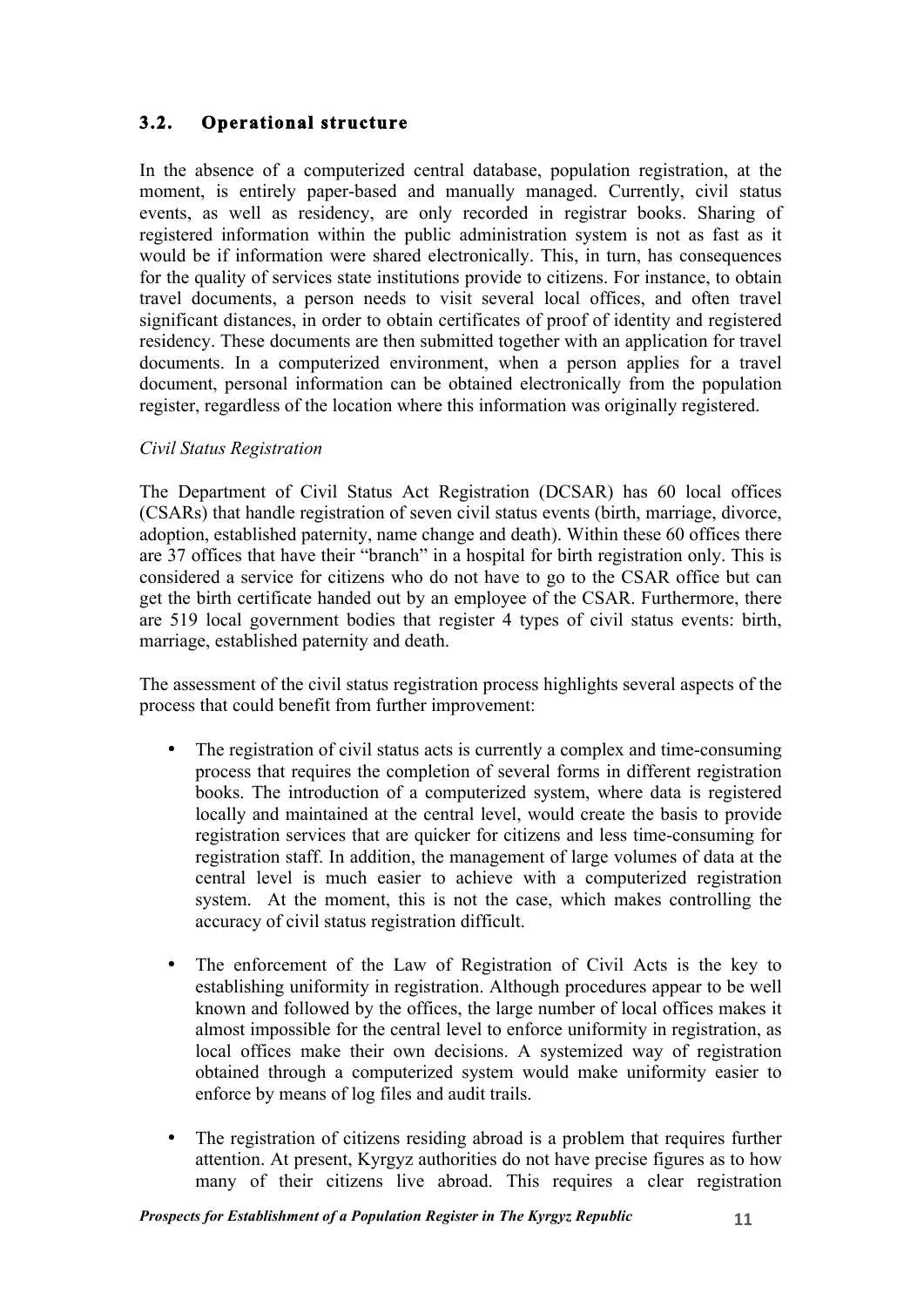mechanism involving the processes of civil act registration, residence registration, passport application and the involvement of Embassies/Consulates. To address this situation consideration should be given to discontinuing the practice of issuing passports to citizens registered in the Kyrgyz Republic but living abroad. Issuing passports abroad should only be done for persons actually de-registered (made inactive) from the population register in the Kyrgyz Republic. In all other cases, passport applications should be submitted to the proper authority in the Kyrgyz Republic. In case of emergencies (stolen/lost passports), an emergency passport could be issued, with a validity of travel for one year.

• The SRS is considering merging CSAR offices with the Passport/ID Application offices. Although this approach may produce many benefits, such as lower operational costs and easier access to registration services by citizens, caution is nevertheless required, since such a merger may lead to a situation where the main function of the offices becomes the processing of passport/ID requests rather than of civil status registration. Therefore, a civil status registration system could only become a sub-system of the Passport/ID application processing system. It should be emphasized, however, that the Passport/ID production should not be mixed with population registration. The first is a static registration of personal data that was valid at the time when the passport/ID application was submitted, while the latter is a dynamic and permanent registration of changes in civil status events. These two different types of registration systems should not be mixed.

#### *Residency Registration*

A citizen is obliged by law to register a number of civil status events. In the same way, a citizen is obliged to register his or her change of residence within the timeframe specified by the Law on Internal Migration. For a citizen, the registration process is most convenient if there is only one location where the registration of all events related to that person can be completed. As civil status offices are responsible for registration of all vital life events, consideration should be given to assigning residency registration tasks to the civil status office.

Merging of residency and civil status registration services at the local level could be justified further by the fact that, in relation to document security citizen registration and registration of citizens residing abroad, registration place of residence is without a doubt part of civil status registration which identifies not only who the person is, but also where the person is. Registered information provides the citizen with a legal identity, including proof of residence that is required by the state when applying for documents and obtaining other public services (health care, education, etc.). As a result, for instance, the application for a passport could be done by using only data from the population register.

## **4 IMPLEMENTATION REQUIREMENTS**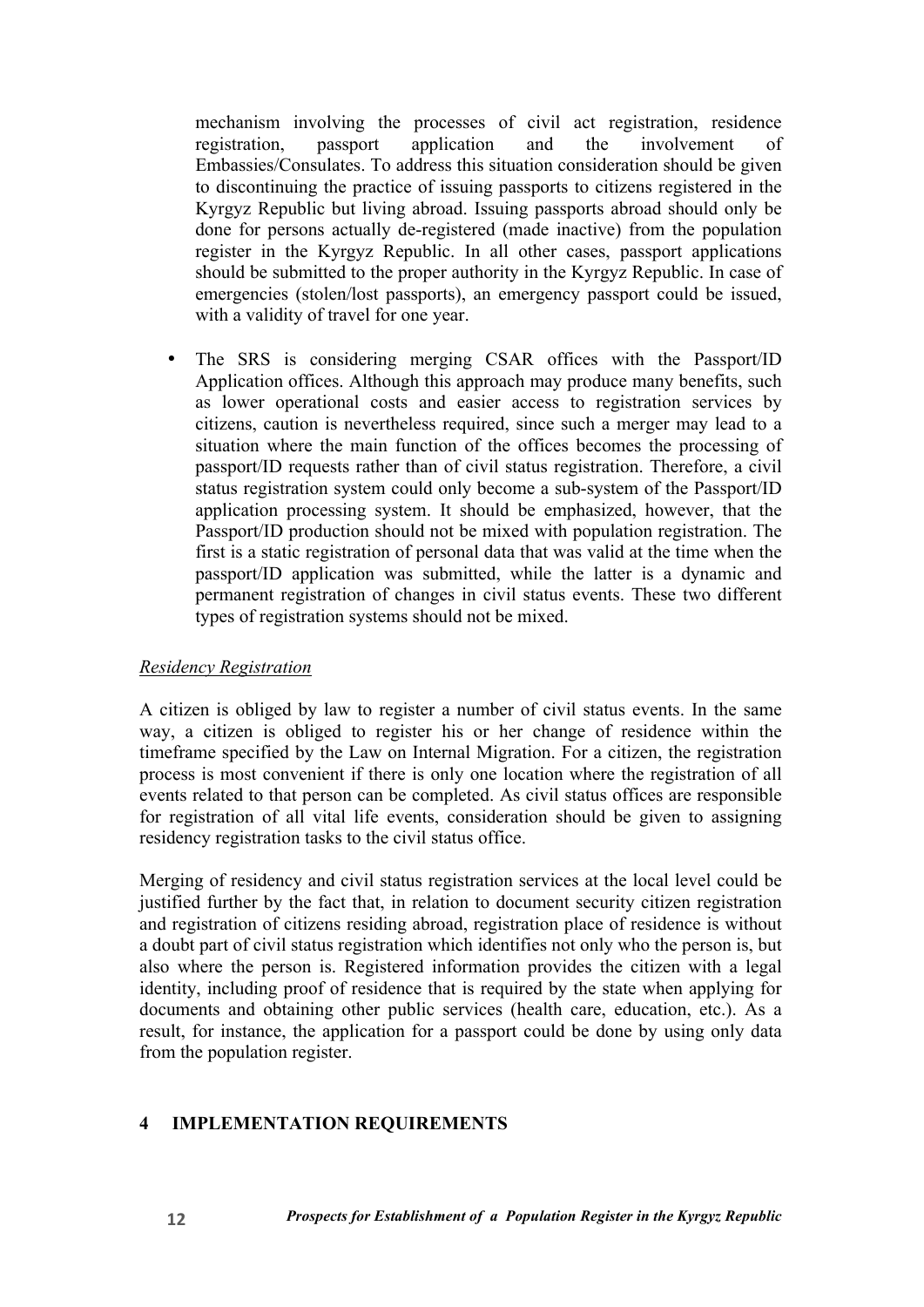## **4.1. Legal Framework**

The legal framework defines the relevance of population registration in the context of other tasks that the SRS is responsible for. The population register will not only store information on citizens but will also provide access to registered information to authorized users to enable them to perform their tasks. Therefore, while the SRS determines the manner in which information will be processed in the system, procedures for data processing should be based on provisions elaborated in the legal framework.

The legal framework has a decisive impact on determining the optimal model for operating a population register. In the context of making the selection of the best bidding offer as part of the forthcoming tender, it needs to be taken into account that the legal framework is not fully developed, leading to the problem that the SRS may not be able to define the system requirements and "use cases"<sup>3</sup> to distinguish between technical proposals from bidders (see graph below).



The graph shows that when legal obligations are identified (step 1), this will lead to the definition of a list of obligations the system needs to perform accordingly (step 2). This required system performance means that a number of system requirements need to be described (step 3). These descriptions are called 'use cases' and provide a detailed description of requirements for all actions the system should be able to perform.

 

<sup>&</sup>lt;sup>3</sup> For instance, in order to prevent double registration of persons or update the data of the correct person, the first action for registration or updating will be a "person search" to identify a person's file in the register. The "use case" will describe how and in which variations a "person search" can be made: only name, name + date of birth (including only year available/only year-month available), etc. These functional requirements need to be tested once the system is delivered.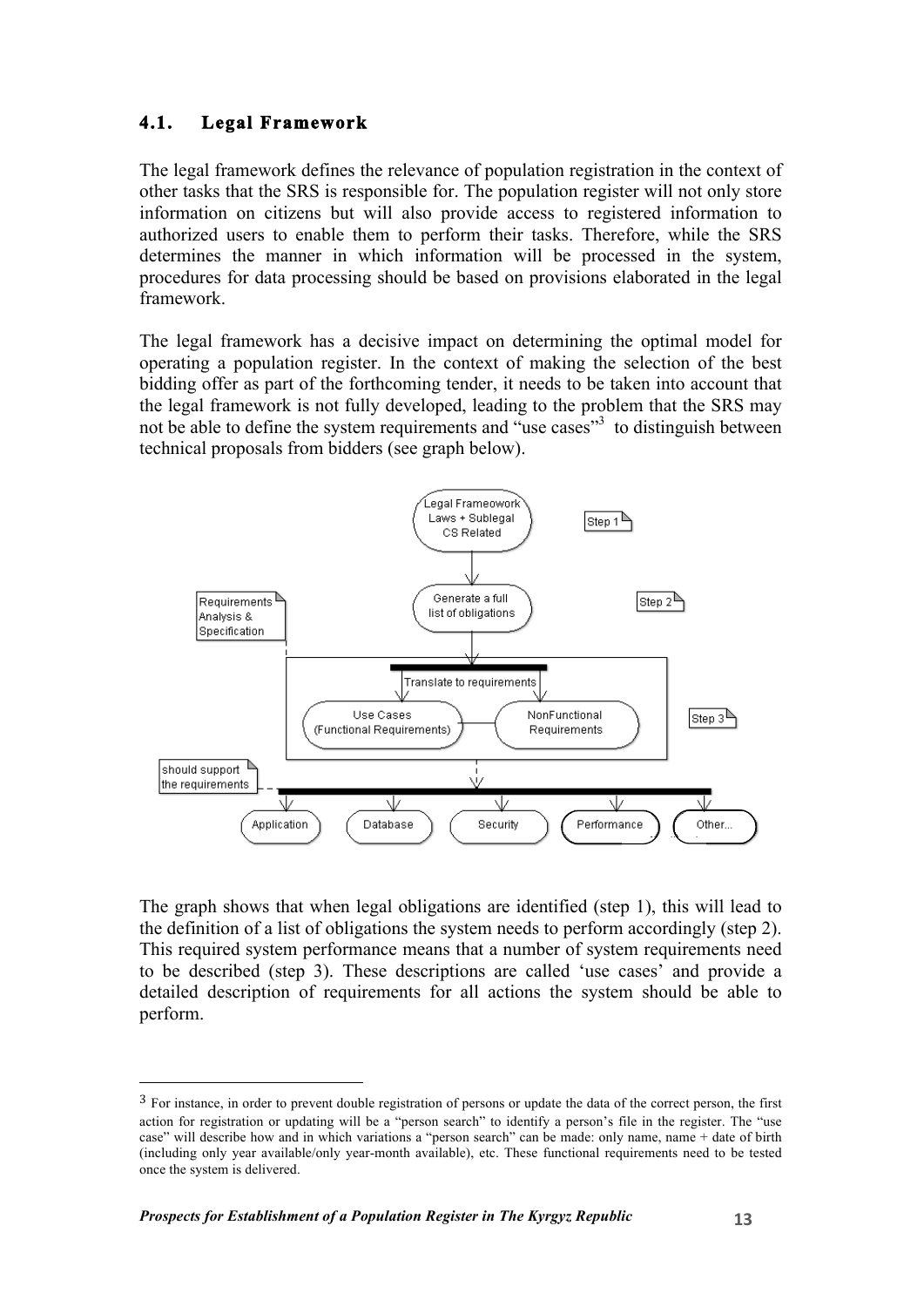The current legal framework needs to be amended further and new regulations need to be put in place. The Law on Internal Migration from 2002, amended in 2011, provides the legal basis for the establishment of the state population register. However, to date the register has not been established. The legal obligations in the Law on Civil Status regulate a manual and paper based registration system. The Law also does not reflect the fact that civil status registration tasks have been transferred from the Ministry of Justice to the SRS. There is a need to harmonize existing population-registration legislation with other relevant national legislation to prevent contradicting provisions, which, in effect, may endanger services and present an unnecessary burden to citizens.

Taking into account the ongoing process initiated by the SRS to draft the legal framework to operate the population register, it is important that relevant provisions of the legislation are known to the SRS prior to completing the bidding process for the production of new biometric passports. In the situation where the SRS intends to select a technical model for the implementation of the population register on the basis of a proposal from the winning bid, the SRS is risking that it may not be able to meet legal obligations, because these will not fit the technical system accepted in the winning bid.

The future electronic collection, storage and use of personal (population) data in a population register that provides services and has the purpose of distributing data to public institutions will require the adoption of a regulatory framework for the functioning of the population register. The law should elaborate provisions on:

- the way in which the database is maintained, by describing the main duties of the local and central registration authorities involved in this task
- the rules upon registering personal data in the database
- the duties and rights of the citizen when registering
- the way in which personal data can be accessed
- the rights of citizen regarding their access to their personal data
- the control mechanisms of the population registration processes (for instance, by means of auditing)
- the control of the network
- the way in which the integrity of the population register database is maintained.

The adoption of the regulatory framework will have consequences for corresponding legislation, such as legislation on ID documents and ID numbers. Legislation on ID documents will most probably be affected by the fact that further regulation is needed for how applications for ID-documents will take place with an electronic population registration database in place. Also, the legislation on PIN-numbers is affected in that it has to be described how, when and where ID-numbers will be issued with the use of the electronic population database. Transferring the task of PIN number issuance from the Social Fund to the SRS will affect Social Fund legislation. The Law on Internal Migration should no longer make references to the population registrationsystem, as the newly developed regulatory framework would cover all the aspects of population registration.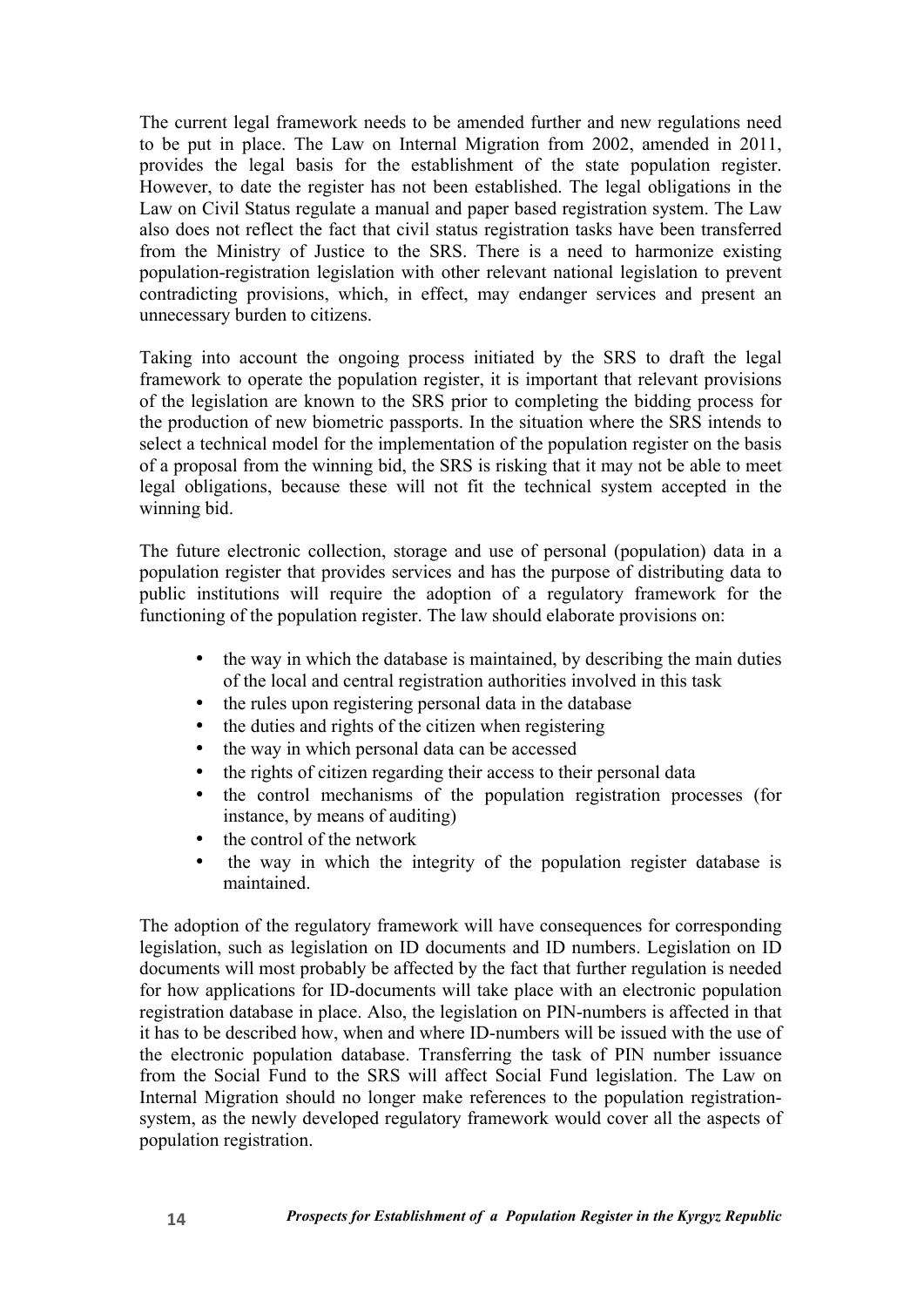## **4.2. Administration**

Further to registering and maintaining civil status and residency data, the SRS has the objective to improve the services it delivers to citizens. From the SRS organization overview it is clear that the SRS provides a number of services and products. The SRS provides at least four services that are important to citizens: population registration, ID documents production/issuance, property/owner registration and driver license production/issuance. In all cases, personal data is required to provide these services and products.

Every SRS service and product is the result of a working process. Whether these relate to birth registration, application for a passport, registration of a vehicle or any other task of the SRS, all these processes have a starting point and a closing point within the SRS system. These processes (from start to end) are the actual service the SRS provides. At the closing point of each process the service is completed and the product is delivered to the citizen (birth certificate, passport, vehicle registration document, etc.). The SRS, therefore, manages processes rather than information systems. This means that the SRS should also shape its organization on the basis of process management. All activities related to delivering a particular product should be described as processes that clarify who is responsible for which part of the process. With the introduction of process management, the SRS will shape daily management to control processes, task assignments and responsibilities within the SRS.

The daily management of processes, task assignments and responsibilities serves the following purposes:

- 1. To standardize internal processes within the SRS as a pre-condition to report internal assignments in an accountable way and enable decision making based on documented facts.
- 2. To facilitate interaction with external parties (users, external service providers, external data users) through processes that clarify tasks and responsibilities internally and externally to safeguard the required service level.

The introduction of process management should take into account the principle of "supply and demand", with measurable indicators such as costs, service availability and quality of service in support of the process.

In the case of the SRS, we can speak of a "supply and demand" principle, as the SRS has (potential) users (CSARs, ID-document applicants, Driver License applicants, Property Owners) and, in future, external data users (public/private organizations) that will "demand" services of the SRS. This makes the SRS the "supplier" of services. At the same time, the SRS has contracted services from other companies (software/hardware/network/exploitation) that make the SRS "demand" these services from companies, the so-called "suppliers".

Incidents and problems can be solved by the SRS departments itself, or might require the SRS to seek assistance/help from their service suppliers. The following figure shows both relations within the "supply and demand" model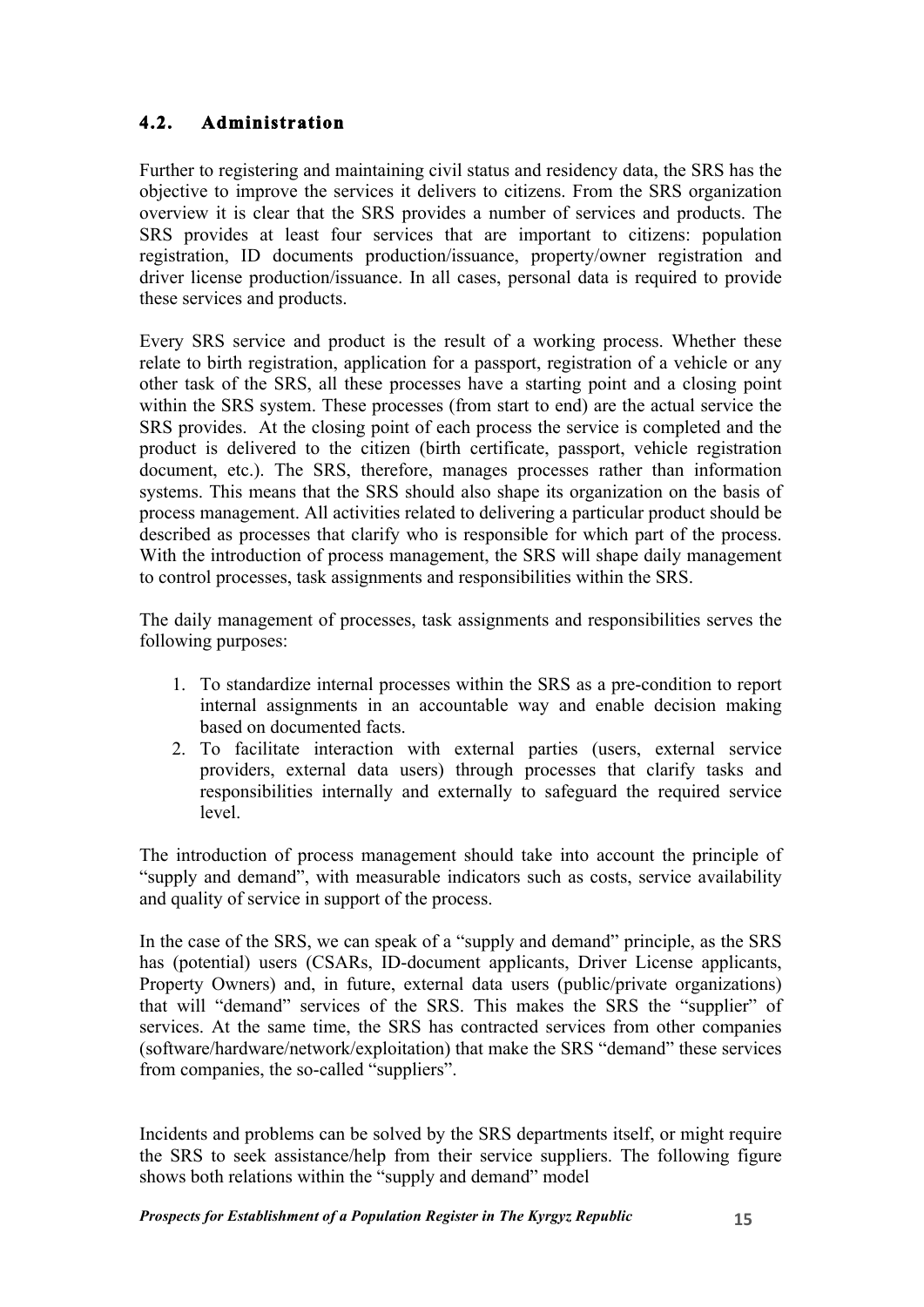

**\****RfI/C: Request for Information or Change*

The SRS services are, or will become, indispensable in the day-to-day work of the users/external data users. The SRS strategy should aim to provide these services cost effectively. Annual budget preparations should take into account reports of service quality and service availability. A budget cycle involves the annual prediction of costs (services and expected changes) and control of expenditure (resources required). Reports on service availability and service quality can support the process of budgeting. The "supply and demand" model provides that, for every information system controlled by the SRS, the management of individual information systems is standardized and identical.

## **4.3. Information Management**

## **Centralized storage of data**

The Population Registration system should only have a central storage system to which local offices log in via web-services. The local offices will obtain access to the main system via the Internet (web-services) and will be able to access all information. However, they can only update information concerning their own area of responsibility. Other information is available only for viewing.

Web-services provide the advantage of eliminating the need to control local databases, as only one database stores the entire data. In addition, software updates only need to be installed at the central level and become immediately available to all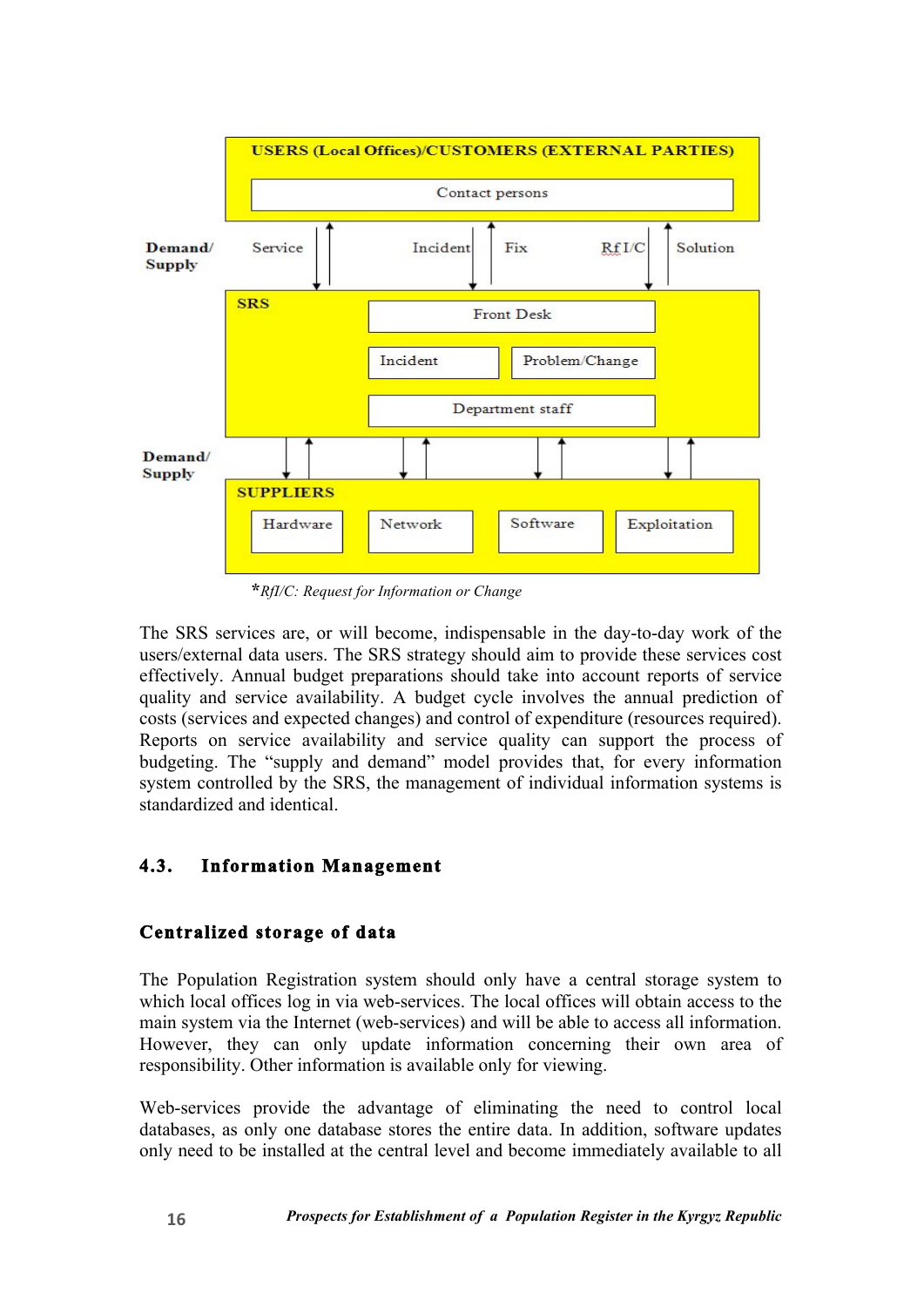local offices. Maintenance and control of the system will be done at the central level only.

Control mechanisms can be put in place more easily by providing maintenance when the data is stored centrally. It needs to be emphasized, however, that the functioning of the population register without local databases in place relies heavily on the availability of a data-transfer network. In the instances where the network connection is off, the system will cease to deliver services. However, it appears that in most largely populated geographic areas (60 CSAR locations) connectivity is available. The SRS and the Kyrgyz government should, however, invest in ensuring permanent connectivity.

If the population register is maintained centrally, this also requires that there is a back-up mechanism in place, provided via the data-recovery centre in case of a breakdown of the main population-register database. This data recovery centre needs to be located at a different location than the SRS to allow data recovery in case of serious damage to or destruction of the premises that host the population-register database.

#### **Network coverage**

It is essential that the SRS be able to establish a data-transfer network to transfer data from the local to the central level, and vice-versa. The assessment identified two issues that need to be addressed in this context: the lack of funds for the implementation for a data-transfer network and the lack of connectivity in remote parts of the country. Ideally, fiber optic cable is needed to connect the central database and offices at the local level, but geography makes it impossible to establish such a link in remote and/or mountainous areas without high investment costs. .

The Government of the Kyrgyz Republic would benefit from investing in a secured national data network to be used by all public institutions. The assessment concluded that Kyrgyz public institutions, often with international financial support, have resorted to building data transfer networks for their own institutional purpose only. It would, however, be much more beneficial if all Kyrgyz public institutions would cooperate to achieve the establishment of a single, secured national data network to be used by all institutions that require such a network. The Kyrgyz public administration would be better served if its public institutions join forces and resources to create such a governmental network.

In terms of short-term network requirements for population registration, it would be useful to consider a mixed solution that would incorporate secured hardwire network, satellite and, perhaps, mobile teams to establish conditions for data transfer. It is important to establish nationwide connection coverage since, in the instances when data transfer is done on a partly automatic and partly manual basis (optical discs, flash drives or similar), it brings with it high risks to data accuracy, as discs might get lost or forgotten to be merged with the central database. Consequently, manually delivered civil status data will not provide for the storage of up-to-date information in the population register.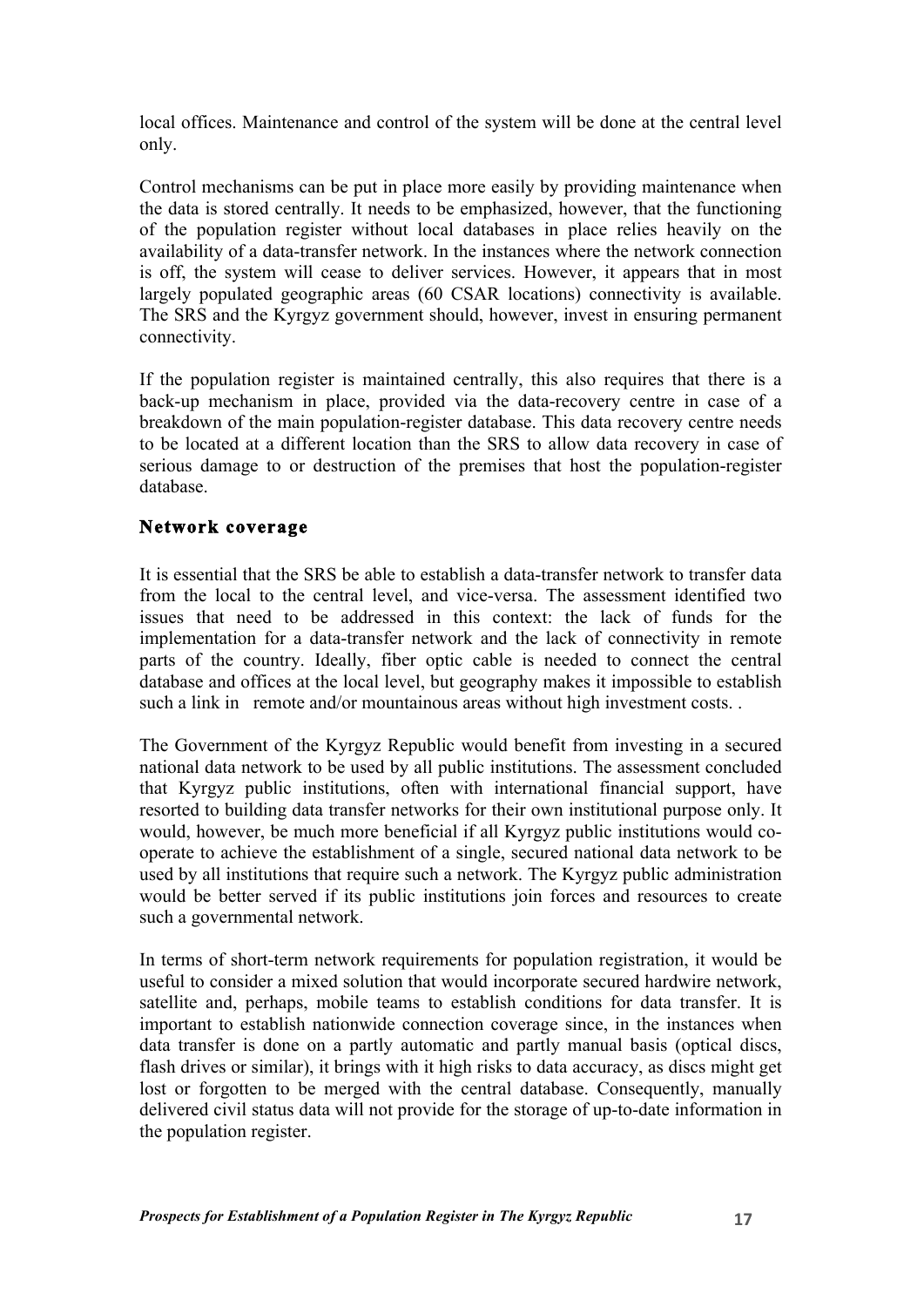A satellite connection will be the fastest, but most expensive way to install a data transfer network in the Kyrgyz Republic. A very-small-aperture terminal (VSAT) is a two-way satellite ground station with a dish antenna that is smaller than 3 meters. The majority of VSAT antennas range from 0.75 m to 1.2 m. VSATs are most commonly used to transmit broadband data for the provision of satellite Internet access to remote **locations** 

The most common VSAT configuration is the star network. With its star configuration network architecture, interactive VSAT technology is appropriate for any organization with centralized management and data processing. This configuration has been developed to minimize overall lifetime costs for the complete network, including satellite transmission costs. The use of a single high performance hub allows the use of low cost remote VSAT terminals and optimizes use of satellite capacity.

In a typical VSAT network, remote user sites have a number of personal computers, terminals and printers connected to the VSAT terminal, which connects them to a centralized host computer either at the organization's head office or data processing centre. Data sent to the VSAT terminal from the terminals is buffered and transmitted to the hub in so called "packets".



Interactive VSAT Network

VSAT networks are designed to be flexible and to evolve with user needs. VSAT terminals are controlled by microprocessors and can generally be re-programmed remotely, using downloaded software from the hub. If additional interfaces or capacity are required, adding or replacing cards in the VSAT terminal can provide them.

A satellite network can be considered as a possibility for the establishment of a secured network for data transmission in the Kyrgyz Republic, and should be considered, in any case, in rural areas as terrestrial links would be hard to establish. The establishment of a satellite network in rural areas can be done relatively quickly (in 2 or 3 months). It is considered the most secure way of transmitting data from the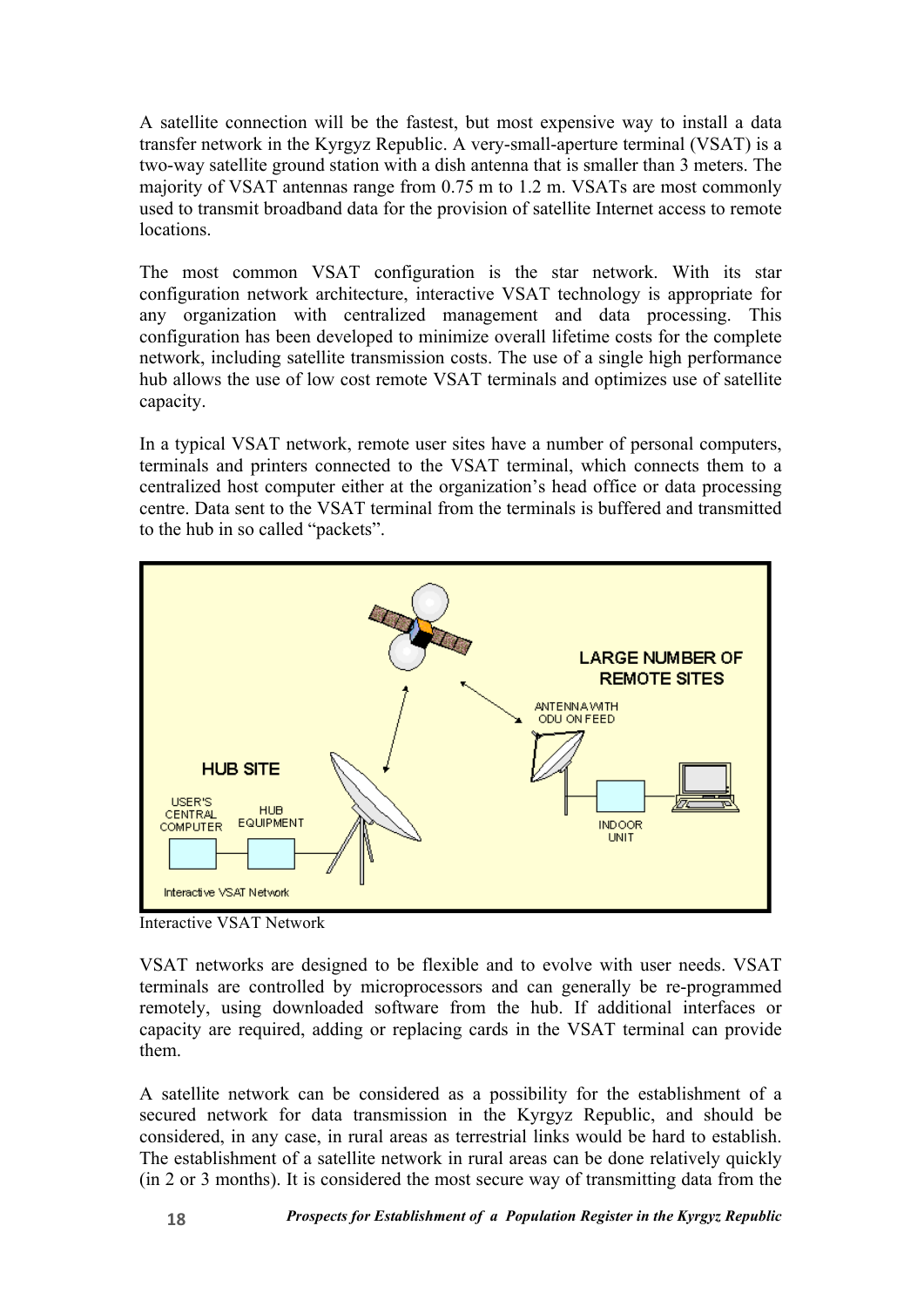|  | Single Window - Service<br>SRS CoseR + ID docume<br>National Popy and The CoseR Application<br>Registration Booker(519) Popy Popy Booker<br>Registration Booker(519) Popy Popy Pacility |
|--|-----------------------------------------------------------------------------------------------------------------------------------------------------------------------------------------|

local to the central level, with the use of a central hub connection between SRS and CSARs. Satellite network provision requires specially trained staff, however, to maintain the network.

The required budget depends on the contracting conditions with the selected satellite provider and the length of the contract. The initial budget to supply satellite dishes to approximately 260 rural CSAR/Local Government Bodies is between 0,7 and 1,1 million EUR in total. The annual running costs amount to between 5,500 and 40,000 EUR per month, depending on the requested bandwidth. These prices, however, are merely indications.

Major satellite operators have also started offering two-way broadband Internet connections via satellite at a dramatically reduced price. The implementation of such a system resembles the setup of VSAT.

For the Kyrgyz Republic it would be worth considering the establishment of a national data transfer network in phases. The build up in phases can be done in combination with the plans to merge the CSAR and ID document application offices in one service location. This means that, in the first phase, the 60 CSAR offices and the 63 ID-document application offices would be merged. This complements the plans for establishing the "single window shops" to improve services to citizens. If such a decision is endorsed, a detailed description of processes and procedures to receive population data by the 60 connected CSAR offices from those offices that are not connected will be required, so as to enable the updating of data in a central database. This proposal is not ideal in terms of data quality management but could be a solution for the first phase of establishing a nationwide data transfer network.

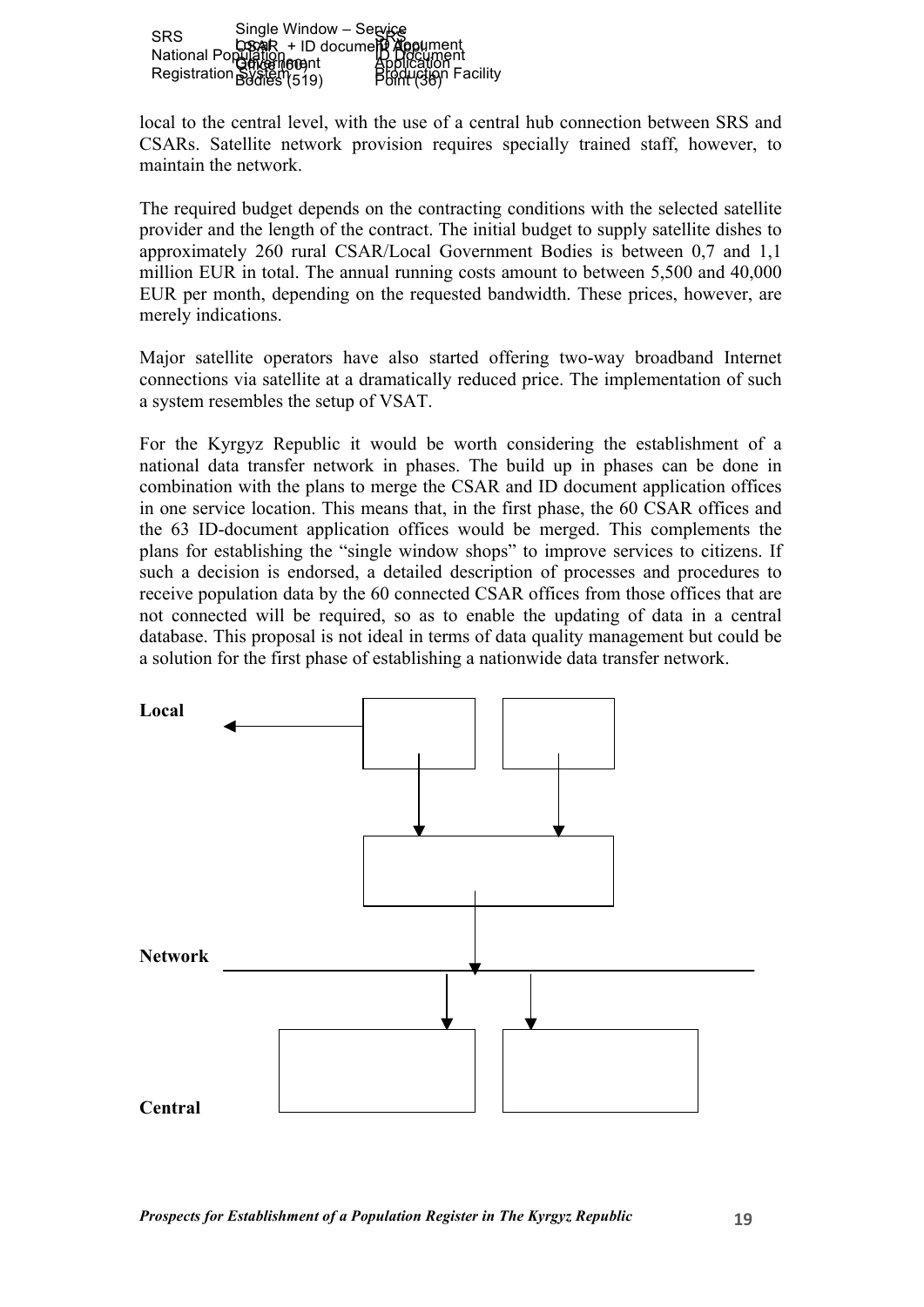## **Electronic National Population Register System**

As mentioned above, the basic concept for a computerized population registration system is based on the registration of civil status events acts (birth, marriage, death etc) and place of residence: one person-one file. The Civil Status Act registers are the source for the population-registration system. These source registers must be an integrated part of the population register. This means that CSAR office staff first register an Act (birth, marriage, death, etc.) based on required legal documents. Residence registration is done by documented proof of residence, i.e., a lease contract.

Once the regulatory framework for the functioning of a population register is adopted, the legal obligations will become clear, providing the basis for identifying system requirements. The system requirements will lead to a number of "use cases" that will be necessary to hand over to the company, that wins the bid. With this, the winning company will have an understanding of what would need to be changed in terms of technical requirements to operate the system.

At the moment, a PIN number is generated by the Social Fund for the users of Social Fund services. This means that only citizens that are eligible for benefits from the Social Fund will be provided with a PIN number. Therefore, many citizens who have not used Social Fund services to date do not have a PIN number. It is considered standard practice in many OSCE participating States that the PIN number for a child is generated when parents register the child's birth. This implies that the population registration system must be able to generate the PIN number according to the existing algorithm now in use by the Social Fund. Consequently, the generation of the PIN number should no longer be the responsibility of the Social Fund but, rather, the responsibility of the SRS. Such transfer of responsibility needs to be agreed with the Social Fund and be reflected in legislation.

The context in which the population register is developed defines the manner in which the initial data collection for the population register will be conducted. When rich and complete sources of information already exist, the process can focus on identifying which database can best supply initial data and help provide updated information, as appropriate. When the baseline data is insufficient, it is necessary to develop mechanisms and the capacity to gather the initial data. The first step in defining the process of initial data collection for the population register is to conduct an assessment of the current state of data collection that will form part of the population register. In relation to available data, it is helpful to assess how available data sources will be used. It is also necessary to make a distinction between data entry, integration and archiving.

The conducted assessment indicates that a data-entry exercise (preferably a doubledata entry) needs to be implemented in order to digitize information from the civil status registrar books, as the data from registration books need to be transferred into the population register for further electronic processing. The SRS should decide as to how far back in time (1920, 1930,...) the data need to be entered into the system. This will be time consuming work and needs to be carefully planned and controlled. There will be a need for a data-integration exercise between population-registration data (see previous point) and Passport (ID document) data to establish a solid population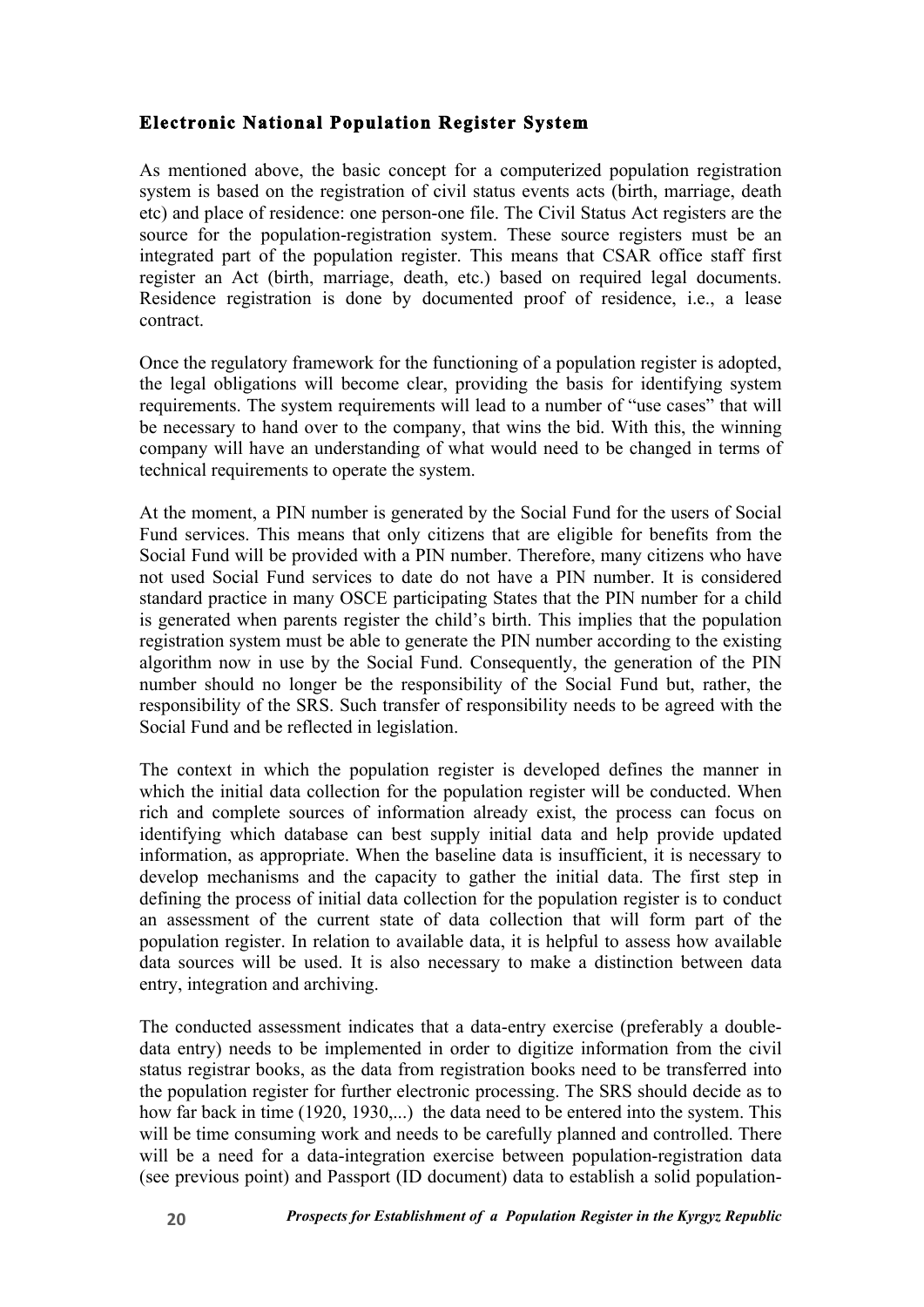data source and match. There is also a need to create a digital archive of the civil status books, since currently there are about 60,000 books in four archives (Jalalabad, Osh, Biskek and Batken). Approximately 15 million records need to be digitized.

#### *Address Registration*

In order to create the principle of a *legal identity* for every citizen, the populationregistration system should be able to register the address (place of residence) of every citizen. Connecting unique personal data with a unique location address will lead to the establishment of a legal identity for every registered citizen. To create a legal identity for every citizen in the population registration, the unique address needs to be stored in the register. The legal identity can be very beneficial for citizens as their personal data, including address data, will be made available to other (authorized) public institutions, which can then consider the information (person and location) received as valid. The citizen then has only to show the ID card with PIN number to allow public institutions to retrieve the citizen's legal identity, and changes to addresses will only require a visit to the civil status.

To facilitate this process, the SRS should co-ordinate activities aimed at establishing the following main preconditions, which are considered essential:

- 1) The Real Estate/Cadastre Department of the SRS should create/maintain an address register with all addresses in the Kyrgyz Republic. The Address Register would then become a data source for the population register. The Population Registration system will be updated (preferably monthly) with all new addresses in all territorial units.
- 2) In order to be able to register, the population register software must be able to register address data in a secure way, meaning CSAR staff should only be allowed to register if streets and street numbers exist in the register.
- 3) The Department for Registration of Population no longer has to be responsible for residence registration. This task could be transferred to the authority of the CSARs.

#### *Equipment*

The SRS has decided to include the requirement to provide a ready made system for population registration into the tender for biometric passport production. According to the SRS, the tender documentation will not contain any specific requirements for the population registrations system – instead, bidders have merely been asked to forward their proposals for the population-registration system. Asking for a population-registration system without providing any system requirements has advantages and disadvantages. One advantage is that the SRS can review the proposals without having to define specifications beforehand. The biggest disadvantage is that the bidders have no precise information in relation to the technical requirements for what the SRS wants to achieve. This can lead to a wide array of proposals, where every proposal includes some useful requirements and services. If there are no clear requirements for the population register in place, it will be very hard to evaluate the proposals. Furthermore, it would be difficult to turn down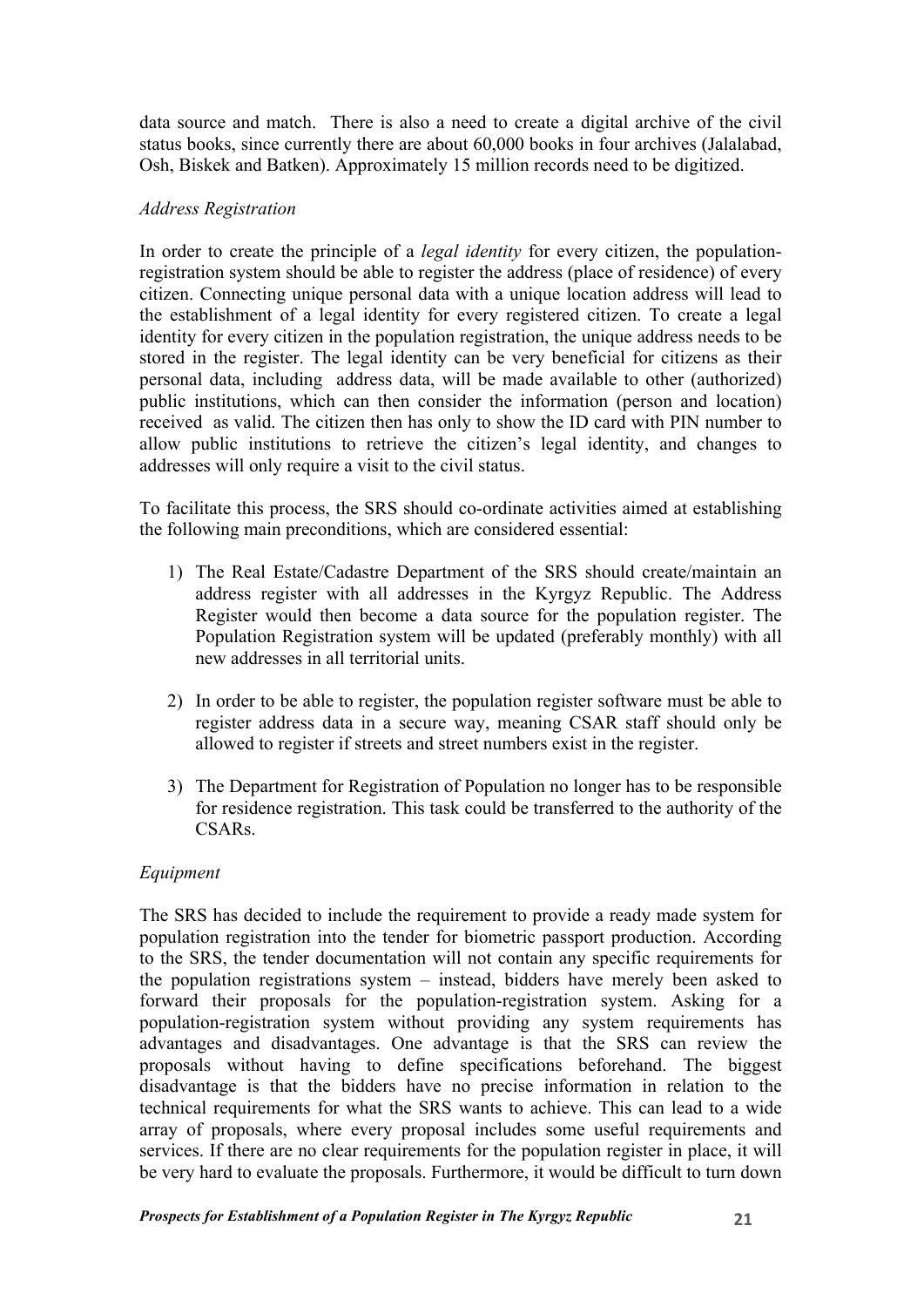proposals for "not fulfilling the requirements" if requirements are not known in advance.

Passport production companies, in general, are not specialists in population registration. They tend to consider the registration of the holder-page information in a passport as sufficient for population registration. This, however, is not sufficient. Population registration is a dynamic registration of events that can change every day, while passport registration is a static registration providing a snapshot of information valid at the moment when the passport was issued. This will not usually be updated until the next application for a passport. This is the main reason why an existing passport database that otherwise contains personal information does not qualify as a population register.

## **5 RECOMMENDATIONS**

#### *General*

- The population-registration system should be placed in the centre of the SRS activities, as it affects all of its other activities and responsibilities.
- Information stored in the population register should become the only legally valid source of citizens' personal information for all state provided services and products relying on personal data. No other public service than the SRS should be considered the authority on Identity Management.
- Data in the population register should be collected and updated at the point when the change in civil status or residency is registered by relevant authorities. The population register should not be based on the information copied from the applications for ID or travel documents.
- The principle of "register once multiple use of information" should be introduced, where personal data should be gathered on the local level but shared with all public services.

## *Legal Framework*

- The regulatory framework for the functioning of the population register needs to be fully developed as a basis for determining the legal responsibilities of the SRS in conducting population registration. Legal responsibilities should be used as guidance in designing the registration system and evaluating the bids for the population register from a technical requirements perspective.
- Other legislative acts should be harmonized with the regulatory framework for population registration in order to avoid overlaps and conflicting regulations.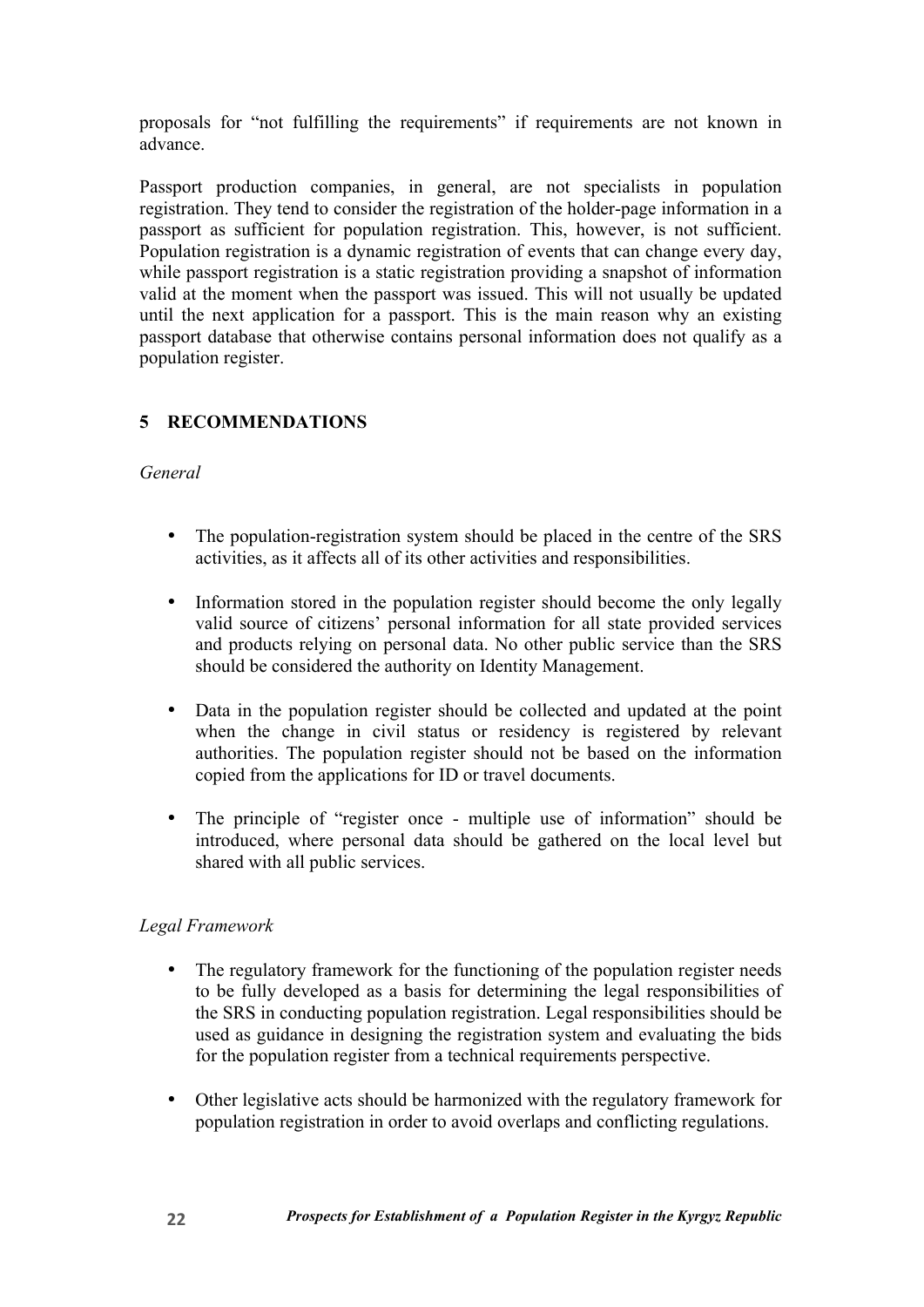• Registration procedures and, in particular, procedures for registration of place of residence need to be further simplified.

#### *Operational implementation*

- Implementation of a computerized population-registration system will require the installation of a data-transfer network in order to provide for the electronic transfer of information from the local to the central level. Consideration should be given to establishing a nationwide data transfer which would be used not only by the SRS but also by other public institutions.
- In the absence of nationwide data-transfer network, consideration should be given to the phased introduction of the nationwide network where in the first phase, 60 CSAR and ID Document Application Offices could be connected with the central database. These two departments, operating from separate premises at the local level, should then be merged at one location to create a single-window approach for citizens.
- The PIN number should be generated by the population-registration system upon registration of birth by CSAR offices. Therefore, consideration should be given to transferring this responsibility from the Social Fund to the SRS.
- Change of address (place of residence) should be registered by the CSAR offices based on required documents.
- The SRS should consider conducting a (double) data-entry exercise aimed at transferring registrar books into a digital format as a basis for providing initial data for the population register. In this context, detailed quality control measures should be put in place to avoid mistakes in the process.
- The SRS should consider conducting an integration exercise between digitized population registration data and Passport (ID document) data to establish one solid population data source for the population register.
- Consideration should be given to creating a digital archive of the civil status books. There are about 60,000 books in four archives (Jalalabad, Osh, Bishkek and Batken). Approximately15 million records need to be digitized.
- Each personal file in the population register should hold the history of changes in terms of registered start/end date and the action that triggered the change of personal data in the register. This will allow the SRS to view not only the current registration data but also to audit historical changes of data on a person.
- All actions in the population register should be logged, in order to be able to follow and audit which registration actions were performed by which office and which employee.